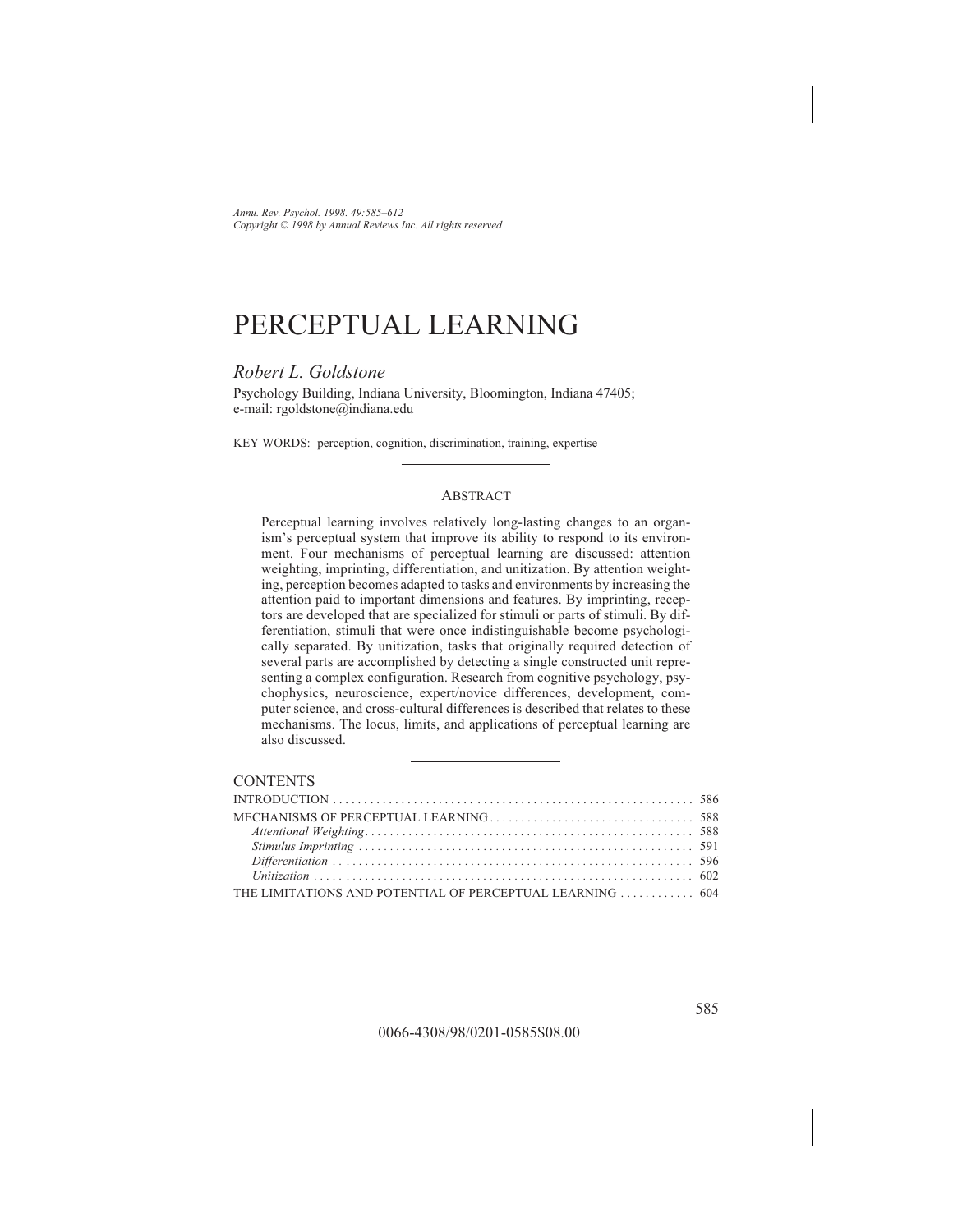### INTRODUCTION

The field of perceptual learning has changed significantly since the last *Annual Review of Psychology* chapter—Eleanor Gibson's 1963 review entitled "Perceptual Learning" [reprinted and reappraised by Gibson (1991)]—appeared. Eleanor and James Gibson's ecological approach to perception, with its emphasis on the direct perception of information from the world, has had a profound influence on the direction of the entire field. By this approach, perceptual learning consists of extracting previously unused information (Gibson & Gibson 1955). Identifying what external properties are available to be picked up by people is one of the major research goals. The ecological approach to perceptual learning continues to offer a fertile research program in developmental psychology (Pick 1992) and event perception (Bingham et al 1995, Reed 1996). The focus of the current review will be quite different from a direct perception perspective. The research reviewed here will be predominantly concerned with the internal mechanisms that drive perceptual learning and mediate between the external world and cognition. The bulk of this review will be organized around proposals for specific mechanisms of perceptual adaptation.

Perceptual learning involves relatively long-lasting changes to an organism's perceptual system that improve its ability to respond to its environment and are caused by this environment. As perceptual changes become more ephemeral, the inclination is to speak of adaptation (Helson 1948), attentional processes (Nosofsky 1986), or strategy shifts rather than perceptual learning. If the changes are not due to environmental inputs, then maturation rather than learning is implicated. Perceptual learning may occasionally result in worse performance in perceptual tasks, as is the case with Samuel's (1981) finding that experience with spoken words hinders subjects' decisions about whether they heard white noise or noise combined with speech sounds. Even in this case, experience with words probably increases people's ability to decipher noisy speech, the task with which they are most often confronted. The premise of this definition is that perceptual learning benefits an organism by tailoring the processes that gather information to the organism's uses of the information.

One of the theoretical and empirical challenges underlying the above definition is to distinguish between perceptual and higher-level, cognitive learning. In fact, Hall (1991) has persuasively argued that many results that have been explained in terms of perceptual learning are more parsimoniously described by changes involving the strengthening and weakening of associations. Several strategies have been proposed for identifying perceptual, rather than higher-level, changes. Under the assumption that perception involves the early stages of information processing, one can look for evidence that experience influences early processes. For example, subjective experience not only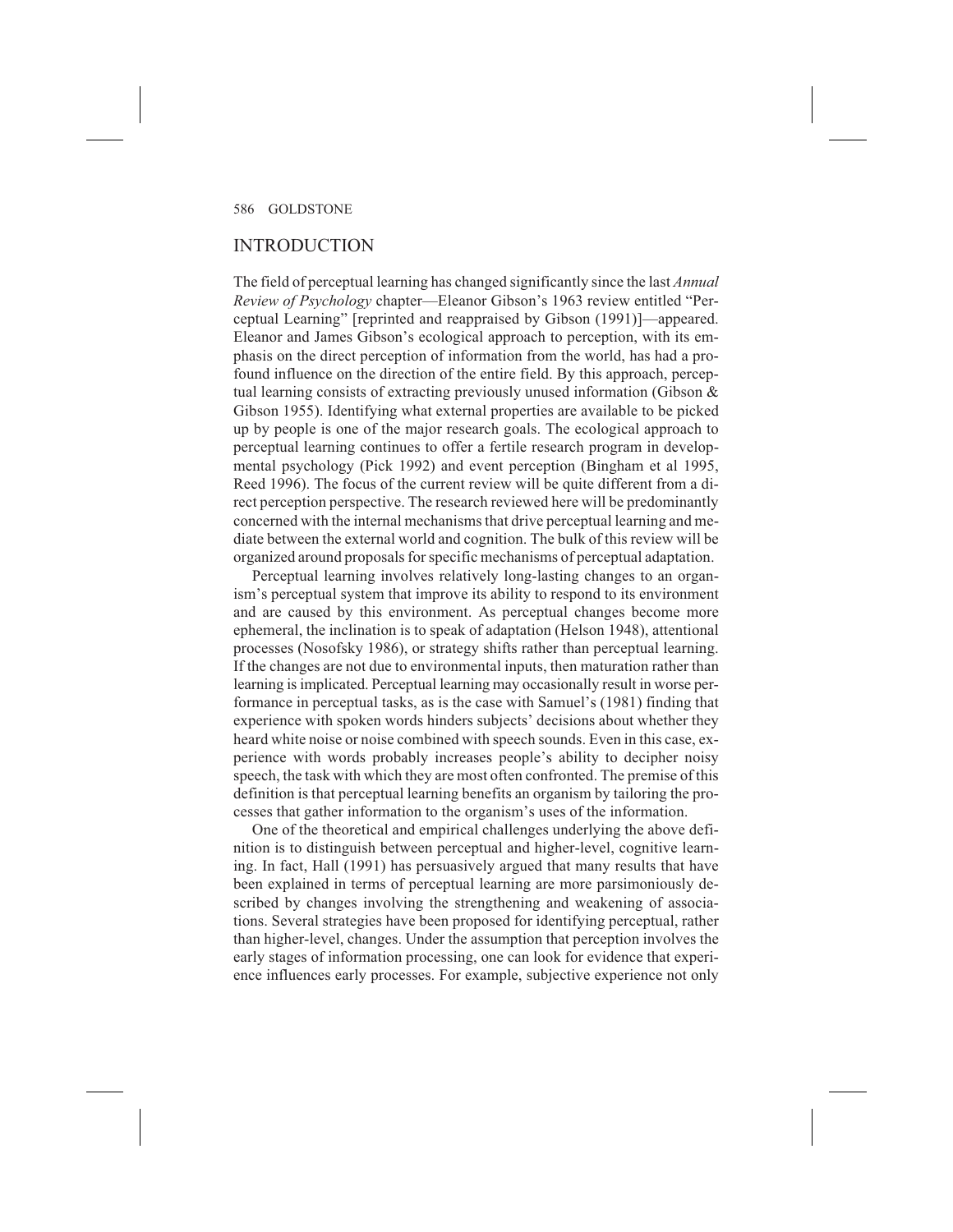alters the perceived colors of familiar objects (Goldstone 1995) but apparently also exerts an influence on color perception before the perceptual stage that creates color after-images has completed its processing (Moscovici & Personnaz 1991). Likewise, experience with the silhouettes of familiar objects exerts an influence before figure/ground segregation is completed (Peterson & Gibson 1994). A second approach to identifying perceptual changes is to observe the time course of the use of particular types of information. For example, on the basis of priming evidence, Sekuler et al (1994) argue that knowledge about what an occluded object would look like if it were completed influences processing after as little as 150 ms. This influence is sufficiently early to typically be counted as perceptual processing. Neurological evidence can provide convergent support to timing studies. For example, practice in discriminating small motions in different directions significantly alters electrical brain potentials that occur within 100 ms of the stimulus onset (Fahle & Morgan 1996). These electrical changes are centered over the primary visual cortex, suggesting plasticity in early visual processing. Karni & Sagi (1991) find evidence, based on the specificity of training to eye (interocular transfer does not occur) and retinal location, that is consistent with early, primary visual cortex adaptation in simple discrimination tasks. Similarly, classical conditioning leads to shifts of neuronal receptive fields in primary auditory cortex toward the frequency of the rewarded tone (Weinberger 1993). In fact, training in a selective attention task may produce differential responses as early as the cochlea, the neural structure that is connected directly to the eardrum via three small bones (Hillyard & Kutas 1983). In short, there is an impressive amount of converging evidence that experimental training leads to changes to very early stages of information processing.

Of the many interesting questions regarding perceptual learning ("What is learned?," "How long does learning take and last?," and "How widely does learning transfer?"), this review is organized around "How does learning occur?" Consequently, a wide range of fields that investigate mechanisms underlying perceptual learning will be surveyed. Evidence from developmental psychology is very important because many of the most dramatic changes to human perceptual systems occur within the first seven years of life (Aslin  $\&$ Smith 1988). Neuroscience provides concrete mechanisms of adaptation, and the field of neural plasticity has recently experienced tremendous growth (Kolb 1995, McGaugh et al 1995). Analyses of expertise and cross-cultural comparisons assess the perceptual impact of extended environmental influences. Researchers in computer science have made valuable contributions to our understanding of human psychology by describing functional algorithms for adaptation in networks involving many interacting units. In many cases, perceptual changes that have been empirically observed through studies of ex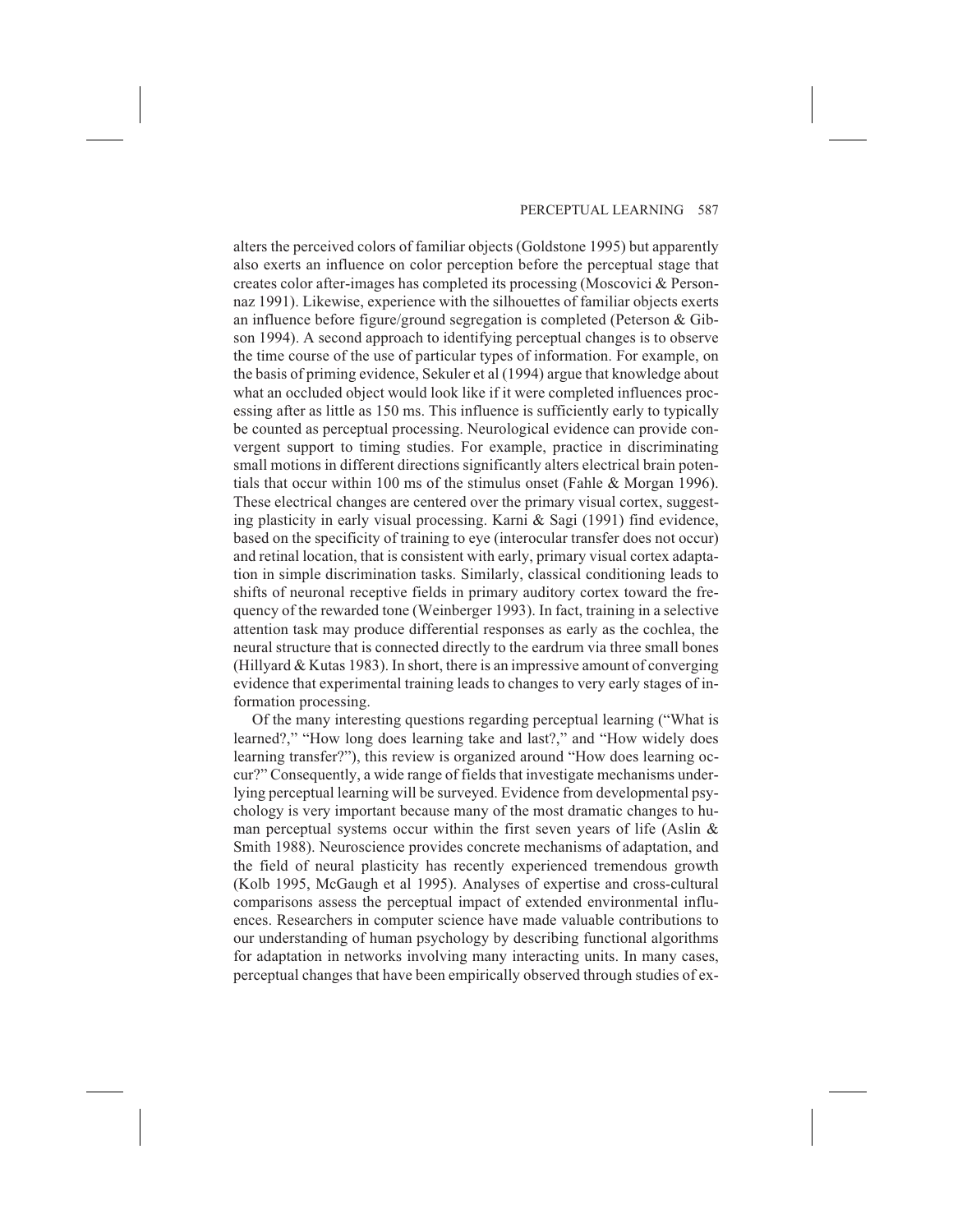perts, laboratory training studies, and different cultures are given concrete accounts by computational and neural models.

# MECHANISMS OF PERCEPTUAL LEARNING

Perceptual learning is not achieved by a unitary process. Psychophysicists have distinguished between relatively peripheral, specific adaptations and more general, strategic ones (Doane et al 1996, Sagi & Tanne 1994), and between quick and slow perceptual learning processes (Karni & Sagi 1993). Cognitive scientists have distinguished between training mechanisms driven by feedback (supervised training) and those that require no feedback, instead operating on the statistical structure inherent in the environmentally supplied stimuli (unsupervised training). Organizing perceptual learning in terms of mechanisms rather than domains results in some odd couplings (linking, for example, neuroscientific and cross-cultural studies bearing on perceptual differentiation), but has the advantage of connecting phenomena that are deeply related and may inform each other.

# *Attentional Weighting*

One way in which perception becomes adapted to tasks and environments is by increasing the attention paid to perceptual dimensions and features that are important, and/or by decreasing attention to irrelevant dimensions and features. A feature is a unitary stimulus element, whereas a dimension is a set of linearly ordered features. "3 centimeters" and "red" are features; length and color are dimensions.

Attention can be selectively directed toward important stimulus aspects at several different stages in information processing. Researchers in animal learning and human categorization have described shifts toward the use of dimensions that are useful for tasks (Nosofsky 1986) or have previously been useful (Lawrence 1949). Lawrence describes these situations as examples of stimulus dimensions "acquiring distinctiveness" if they have been diagnostic in predicting rewards. Nosofsky describes attention shifts in terms of psychologically "stretching" dimensions that are relevant for categorizations. During category learning, people show a trend toward deemphasizing preexperimentally salient features, and emphasizing features that reliably predict experimental categories (Livingston & Andrews 1995). The stimulus aspects that are selectively attended may be quite complex; even pigeons can learn to selectively attend to the feature "contains human" in photographs (Herrnstein 1990). In addition to important dimensions acquiring distinctiveness, irrelevant dimensions also acquire equivalence, becoming less distinguishable (Honey & Hall 1989). For example, in a phenomenon called "latent inhibi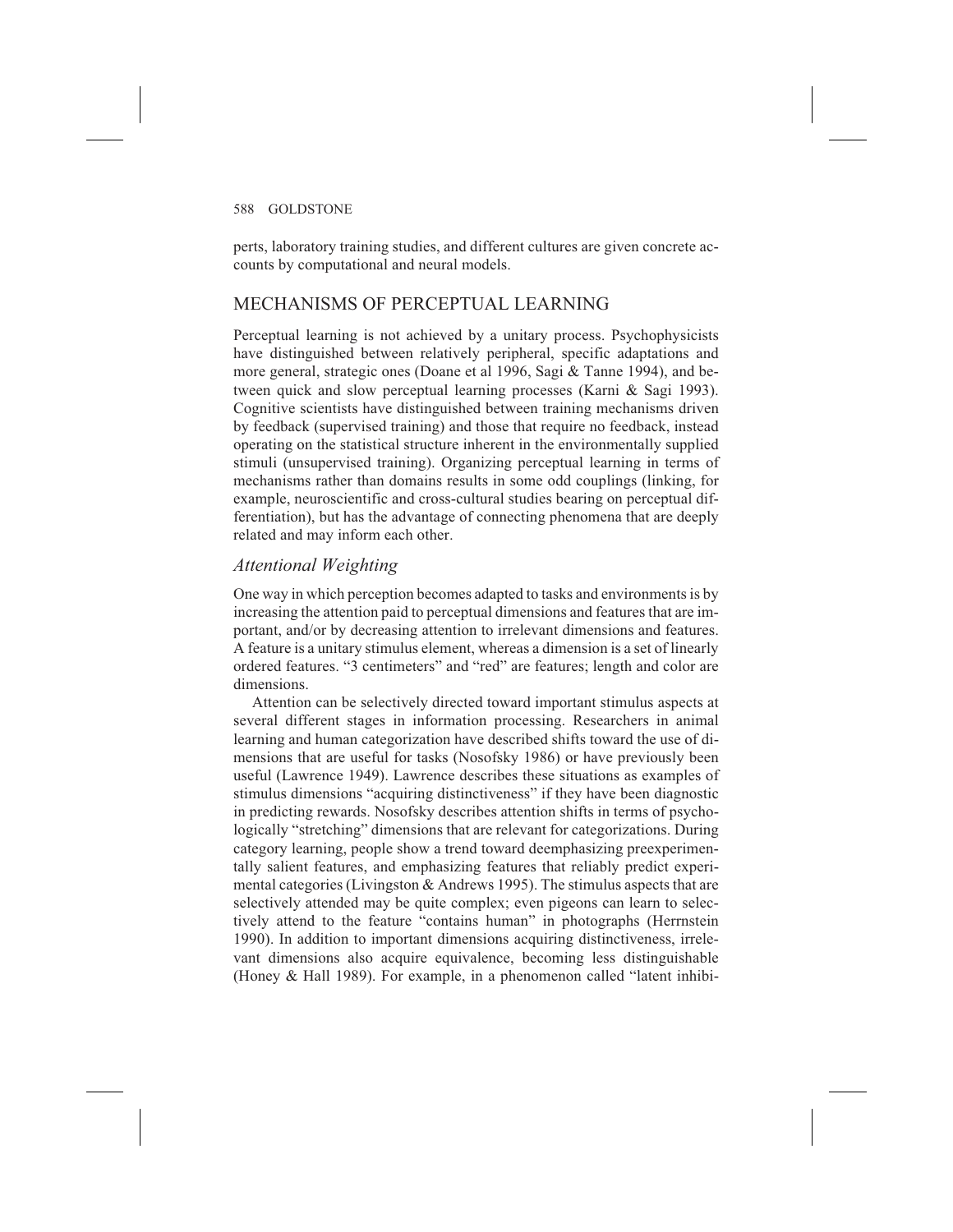tion," stimuli that are originally varied independently of reward are harder to later associate with reward than those that are not initially presented at all (Lubow & Kaplan 1997, Pearce 1987). Haider & Frensch (1996) find that improvements in performance are frequently due to reduced processing of irrelevant dimensions.

The above studies illustrate shifts in the use of dimensions as a function of their task relevance, but these shifts may be strategic choices rather than perceptual in nature. One source of evidence that they are not completely voluntary is that attentional highlighting of information occurs even if it is to the detriment of the observer. When a letter consistently serves as the target in a detection task and then later becomes a distractor—a stimulus to be ignored—it still automatically captures attention (Shiffrin & Schneider 1977). The converse of this effect, negative priming, also occurs: targets that were once distractors are responded to more slowly than never-before-seen items (Tipper 1992). In the negative priming paradigm, the effect of previous exposures of an item can last upward of two weeks (Fox 1995), suggesting that a relatively permanent change has taken place.

CATEGORICAL PERCEPTION A phenomenon of particular interest for attentional accounts of perceptual adaptation is categorical perception. According to this phenomenon, people are better able to distinguish between physically different stimuli when the stimuli come from different categories than when they come from the same category (Calder et al 1996; see Harnad 1987 for several reviews of research). The effect has been best documented for speech phoneme categories. For example, Liberman et al (1957) generated a continuum of equally spaced consonant-vowel syllables going from /be/ to /de/. Observers listened to three sounds—A followed by B followed by X—and indicated whether X was identical to A or B. Subjects performed the task more accurately when syllables A and B belonged to different phonemic categories than when they were variants of the same phoneme, even when physical differences were equated.

There is evidence that some categorical perception effects are not learned but are either innate or a property of the acoustical signal itself. Infants as young as 4 months showed categorical perception for speech sounds (Eimas et al 1971), and even chinchillas (Kuhl & Miller 1978) and crickets (Wyttenbach et al 1996) show categorical perception effects for sound.

Still, recent evidence has indicated that sound categories, and categorical perception more generally, are subject to learning (Lively et al 1993). Whether categorical perception effects are found at particular physical boundaries depends on the listener's native language. In general, a sound difference that crosses the boundary between phonemes in a language will be more dis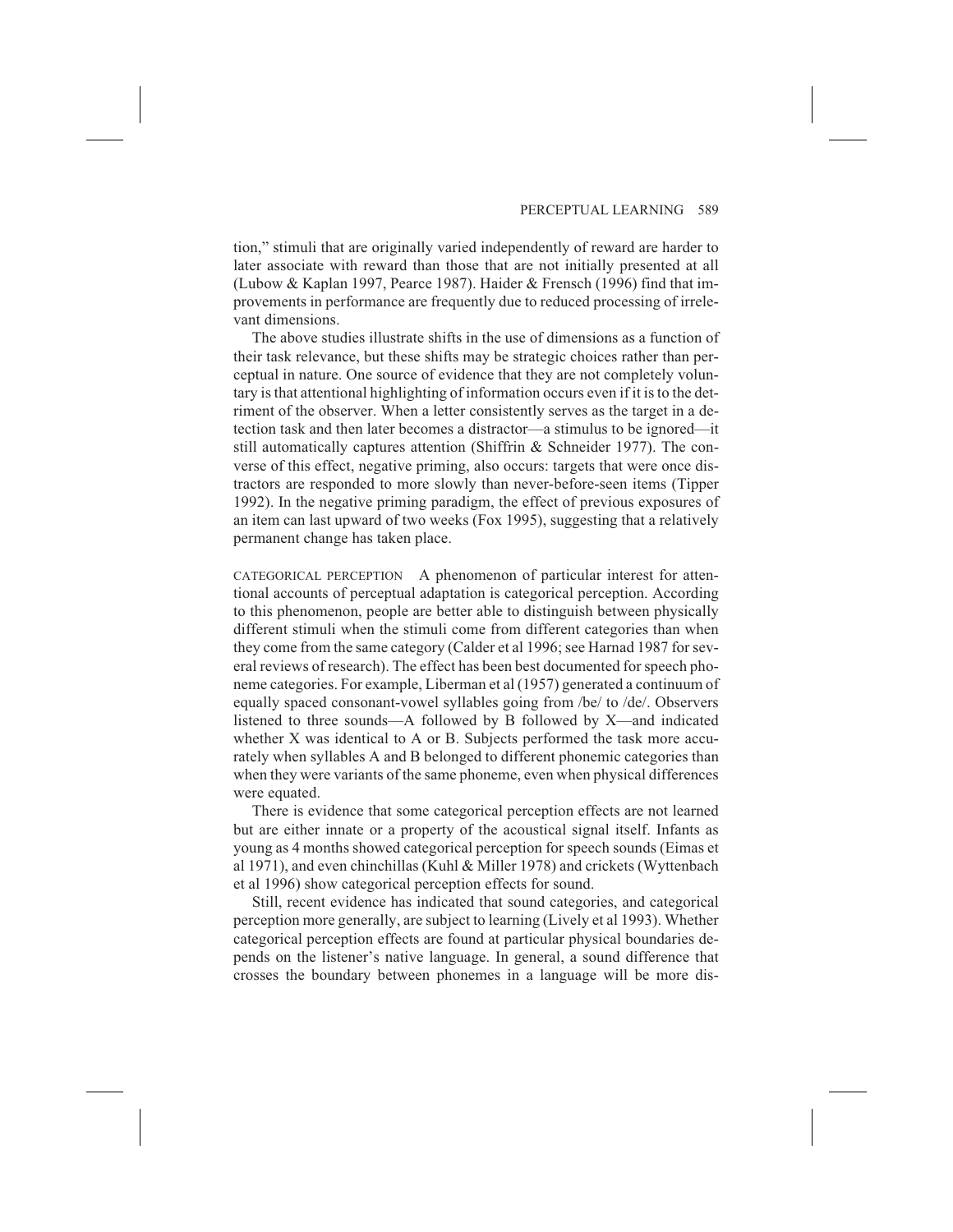criminable to speakers of that language than to speakers of a language in which the sound difference does not cross a phonemic boundary (Repp & Liberman 1987, Strange & Jenkins 1978). Laboratory training on the sound categories of a language can produce categorical perception among speakers of a language that does not have these categories (Pisoni et al 1982). Expert musicians, but not novices, show a pronounced categorical perception effect for relative pitch differences, suggesting that training was instrumental in sensitizing boundaries between semitones (Burns & Ward 1978, Zatorre & Halpern 1979). A visual analog exists: faces for which subjects are "experts," familiar faces, show categorical perception (increased sensitivity to differences at the half-way point between the faces) as one familiar face is transformed into another familiar face; however, no categorical perception is found for unfamiliar faces (Beale & Keil 1995).

There are several ways that physical differences between categories might become emphasized relative to within-category differences. In support of the possibility that people lose their ability to make within-category discriminations, very young infants (2 months old) show sensitivity to differences between speech sounds that they lose by the age of 10 months (Werker & Lalonde 1988, Werker & Tees 1984). This desensitization only occurs if the different sounds come from the same phonetic category of their native language. However, given the difficulty in explicitly instructing infants to respond to physical rather than phonetic differences between sounds, these results should be conservatively interpreted as showing that physical differences that do not make a functional difference to children become perceptually or judgmentally deemphasized. Laboratory experiments by Goldstone (1994) have suggested that physical differences between categories become emphasized with training. After learning a categorization in which one dimension was relevant and a second dimension was irrelevant, subjects were transferred to same/different judgments ("Are these two squares physically identical?"). Ability to discriminate between stimuli in the same/different judgment task was greater when they varied along dimensions that were relevant during categorization training, and was particularly elevated at the boundary between the categories. Further research showed that category learning systematically distorts the perception of category members by shifting their perceived dimension values away from members of opposing categories (Goldstone 1995). In sum, there is evidence for three influences of categories on perception: (*a*) category-relevant dimensions are sensitized, (*b*) irrelevant variation is deemphasized, and (*c*) relevant dimensions are selectively sensitized at the category boundary.

Computational efforts at explaining categorical perception have mainly centered on neural networks. In two such models, equally spaced stimuli along a continuum are associated with category labels, and the networks adapt their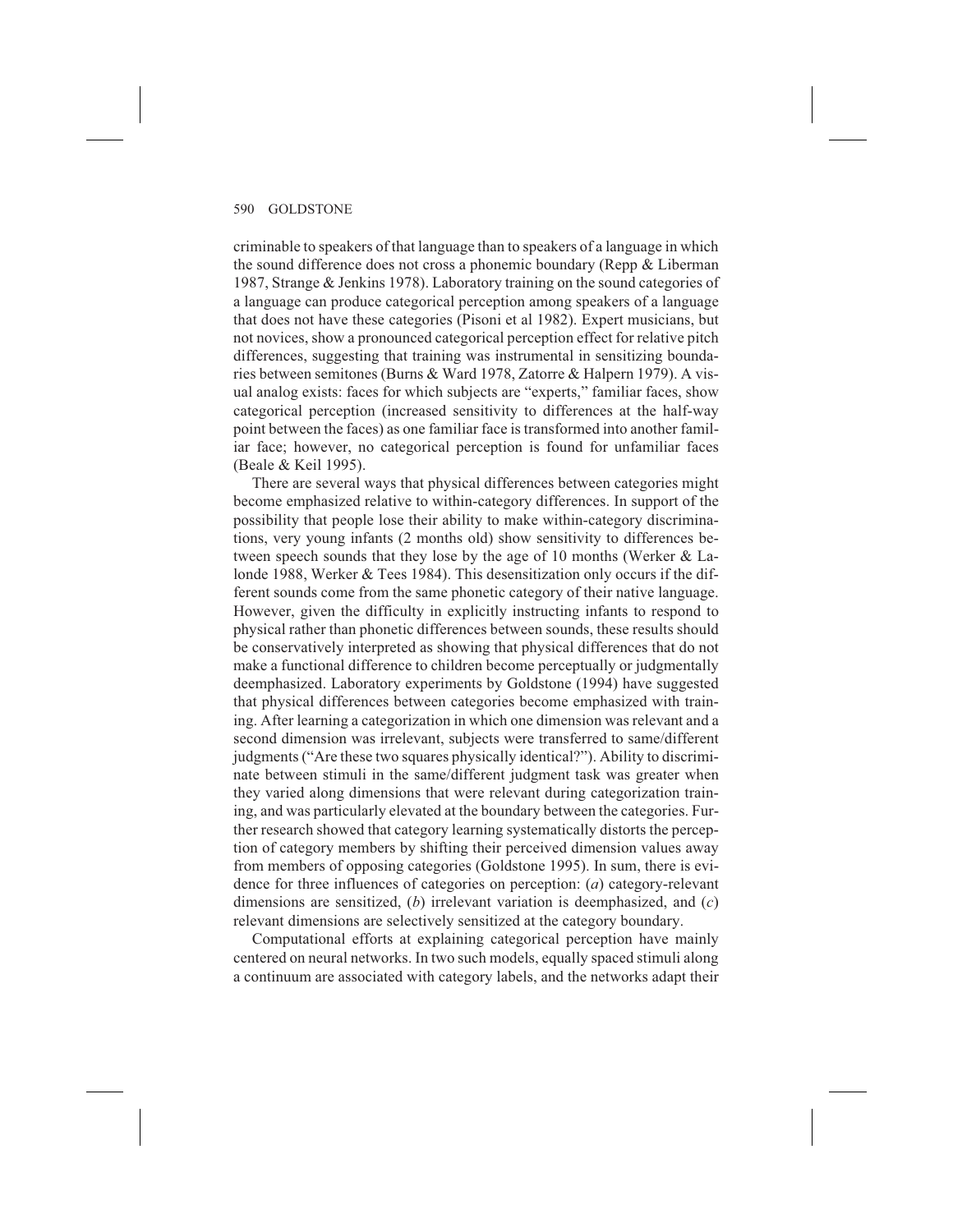input-to-category connections so that the stimuli come to evoke their correct category assignment (Anderson et al 1977, Harnad et al 1995). In effect, the category feedback establishes attractor states that pull the different members of a category to a common point, thereby reducing their distinctiveness.

# *Stimulus Imprinting*

A second way that perception can adapt to an environment is by directly imprinting to it. Through imprinting, detectors (also called receptors) are developed that are specialized for stimuli or parts of stimuli. The term imprinting captures the idea that the form of the detector is shaped by the impinging stimulus. Internalized detectors develop for repeated stimuli, and these detectors increase the speed, accuracy, and general fluency with which the stimuli are processed. Although evidence for neural implementations of acquired detectors will be considered, more generally the reviewed studies support functional detectors—any abstract device or process that explains the selective benefit to important, repeated patterns.

WHOLE STIMULUS STORAGE Imprinting may occur for entire stimuli, in which case a receptor develops that internalizes specific instances. Models that preserve stimuli in their entirety are called exemplar (Nosofsky 1986) or instance-based (Logan 1988) models. For example, in Logan's model, every exposure to a stimulus leads to an internalized trace of that stimulus. As more instances are stored, performance improves because more relevant instances can be retrieved, and the time required to retrieve them decreases. Instancebased models are supported by results showing that people's performance in perceptual tasks is closely tied to their amount of experience with a particular stimulus. Consistent with this claim, people can identify spoken words more accurately when they are spoken by familiar voices (Palmeri et al 1993). Doctors' diagnoses of skin disorders are facilitated when they are similar to previously presented cases, even when the similarity is based on attributes that are irrelevant for the diagnosis (Brooks et al 1991). Increasing the frequency of a cartoon face in an experiment increases its classification accuracy (Nosofsky 1991). After several hours of training in a numerosity judgment task ("How many dots are there?"), people's response times are the same for all levels of numerosity between 6 and 11 dots, but only for dots that are arranged as they were during training (Palmeri 1997), consistent with the notion that slow counting processes can be circumvented by storing specific arrangements of dots. Even when people know a simple, clear-cut rule for a perceptual classification, performance is better on frequently presented items than rare items (Allen & Brooks 1991). Thus, even in situations where one might think abstract or rule-based processes are used, there is good evidence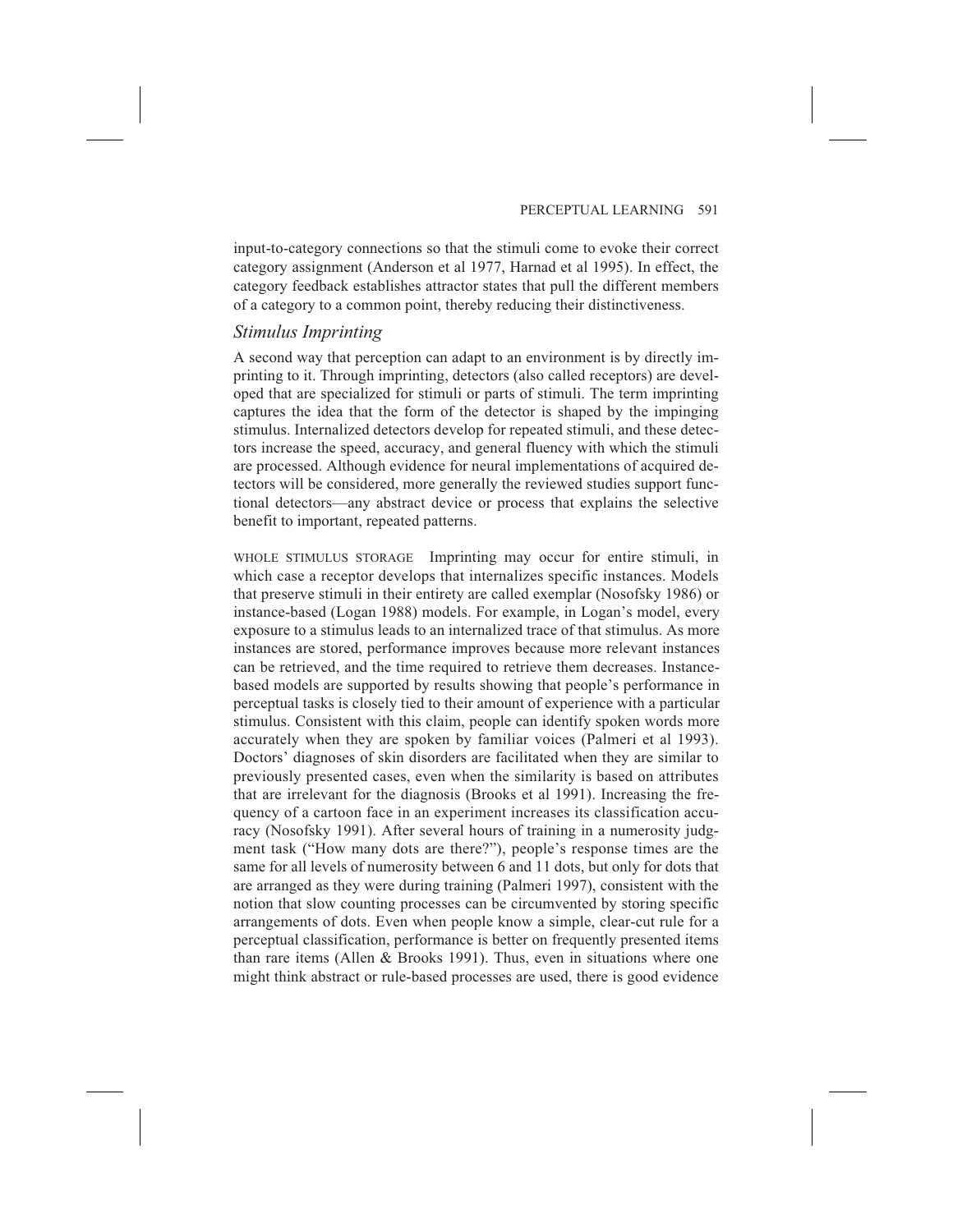that observers become tuned to the particular instances to which they are exposed.

People are better able to perceptually identify unclear or quickly presented stimuli when they have been previously exposed to them. Although this effect is traditionally discussed in terms of implicit memory for exposed items, it also provides a robust example of perceptual learning. The identification advantage for familiarized instances lasts at least three weeks, requires as few as one previous presentation of an item, and is often tied to the specific physical properties of the initial exposure of the item (Schacter 1987). In brief, instance memories that are strong and quickly developed facilitate subsequent perceptual tasks involving highly similar items.

The power of instance-based models has not been ignored by object recognition researchers. This has led to a renewed interest in the recently dismissed class of "template" models. According to these models, objects are recognized by comparing them to stored, photograph-like images (templates) of known objects. Objects are placed into the same category as the template to which they are most similar. In some cases, preprocessing operations rotate and distort templates to maximize their overlap with the presented object (Hinton et al 1992). Ullman (1989) has shown that template models can be highly effective, and that preprocessing operations can find good matches between an object and template without knowing ahead of time what the object is, as long as at least three points of alignment between the object and template can be found on the basis of local physical cues. Poggio  $\&$ Edelman (1990) present a neural network model that learns to recognize threedimensional objects by developing units specialized for presented twodimensional views, associating them with their correct three-dimensional interpretation, and interpolating between stored views for recognizing novel objects. Consistent with this model's assumption that receptors become tuned to particular viewpoints, humans can learn to identify three-dimensional objects by seeing two-dimensional views that have been arbitrarily paired with the three-dimensional object (Sinha & Poggio 1996). Tarr (1995) provides support for the storage of multiple views to aid recognition by showing that the time to recognize rotated objects is a function of their rotational distance to the nearest stored viewpoint.

FEATURE IMPRINTING Rather than imprinting on entire stimuli, there is also evidence that people imprint on parts or features of a stimulus. If a stimulus part is important, varies independently of other parts, or occurs frequently, people may develop a specialized detector for that part. This is a valuable process because it leads to the development of new "building blocks" for describing stimuli (Schyns et al 1998, Schyns & Murphy 1994). Parts that are devel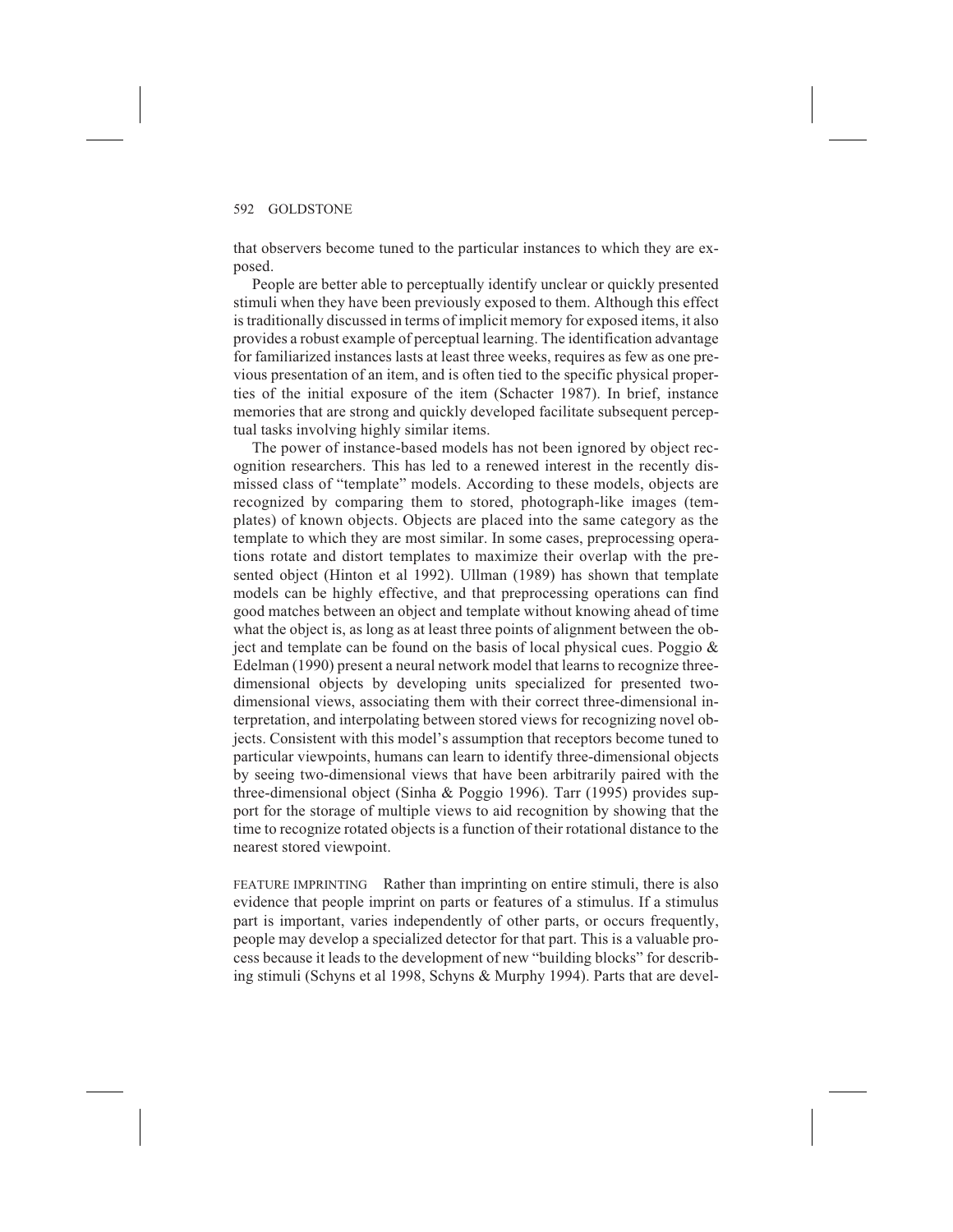oped in one context can be used to efficiently describe subsequent objects. Efficient representations are promoted because the parts have been extracted because of their prevalence in an environment, and thus are tailored to the environment.

Schyns & Rodet (1997) find that unfamiliar parts (arbitrary curved shapes within an object) that are important in one task are more likely to be used to represent subsequent categories. Their subjects were more likely to represent a conjunction of two parts, X and Y, in terms of these two components (rather than as a whole unit, or a unit broken down into different parts) when they received previous experience with X as a defining part for a different category. Configurations of dots are more likely to be circled as coherent components of patterns if they were previously important for a categorization (Hock et al 1987). Likewise, Hofstadter (1995) and his colleagues describe how learning to interpret an object as possessing certain parts creates a bias to see other objects in terms of those parts.

Several computational models have been recently devised that create perceptual building blocks during the course of being exposed to, or categorizing, objects. Neural networks have been particularly popular because they often possess hidden units that intervene between inputs and outputs and can be interpreted as developing internal representations of presented inputs (Rumelhart et al 1986). These internal representations can function as acquired feature detectors, built up through environmental exposure. For example, simple exposure to photographs of natural scenes suffices to allow neural networks to create a repertoire of oriented line segments to be used to describe the scenes (Miikkulainen et al 1997, Schmidhuber et al 1996). These feature detectors bear a strong resemblance to neural detectors found in the primary visual cortex and are created by learning algorithms that develop units that respond to independent sources of regularity across photographs. Networks with detectors that adapt by competing for the privilege to accommodate inputs can generate specialized detectors resembling ocular dominance and orientation columns found in the visual cortex (Obermayer et al 1995). These networks do not require feedback labels or categorizations; the stimuli themselves contain sufficient regularities and redundancies that can be exploited to generate efficient vocabularies (Grossberg 1991). However, if neural networks do receive feedback about stimulus categorizations, then the features that they develop can be tailored to these categories (Intrator 1994, Rumelhart et al 1986). The simplicity, predictive power, and value of neural networks that create their own featural descriptions make these systems exciting and fruitful avenues for exploration.

There is also neurological evidence for perceptual learning via imprinting on specific features within a stimulus. Weinberger (1993) reviews evidence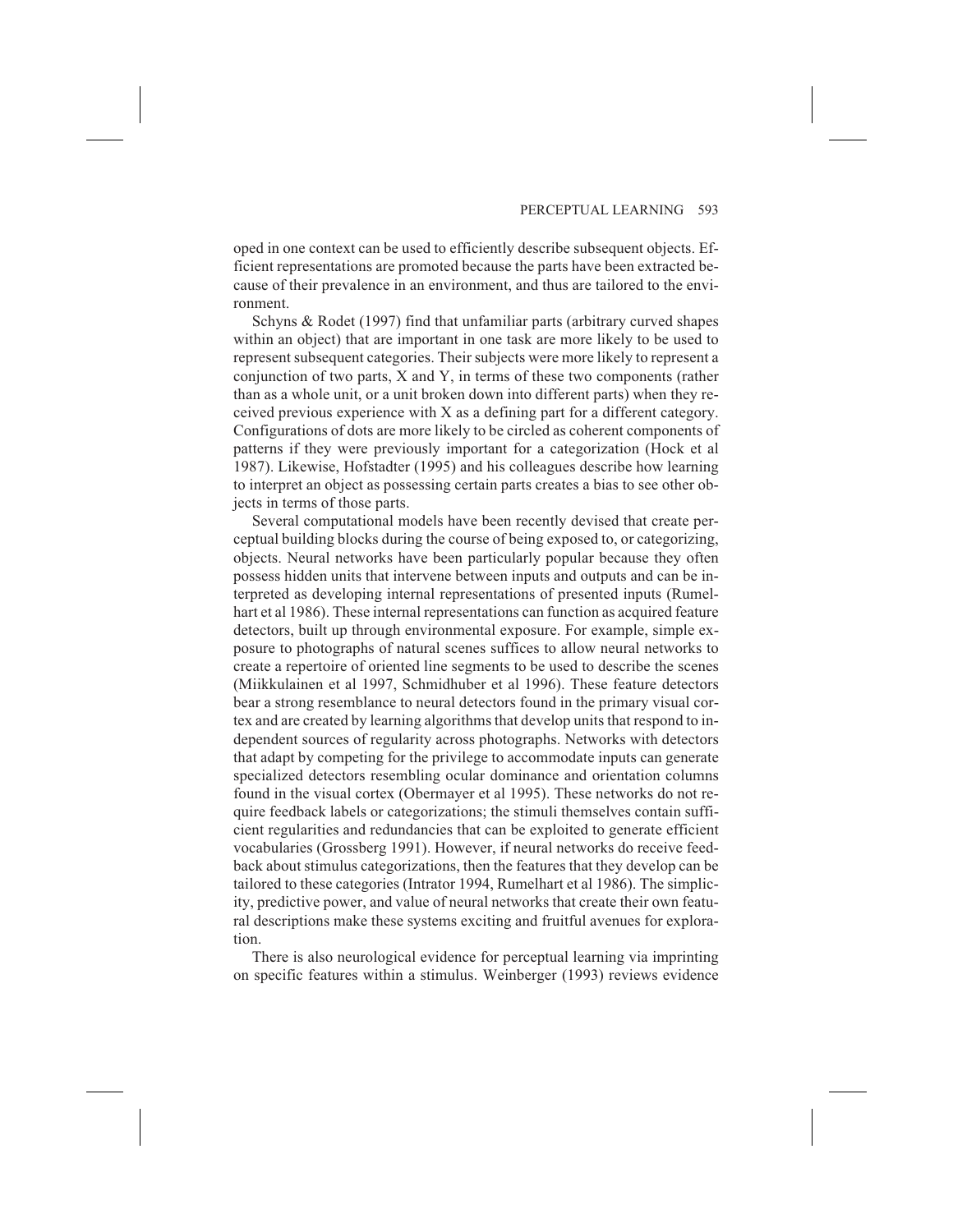that cells in the auditory cortex become tuned to the frequency of oftenrepeated tones. Ascending in complexity, cells in the inferior temporal cortex can be tuned by extended experience (about 600,000 trials) with 3D objects (Logothetis et al 1995); these cells also show heightened response to novel views of the trained object. Cells in this same area can be highly selective for particular faces, and this specificity is at least partially acquired given that it is especially pronounced for familiar faces (Perrett et al 1984).

The cognitive, computational, and neurophysiological results indicate that the "building blocks" used to describe objects are adapted to environmental inputs. In many of the cases considered thus far, feature and part detectors are devised that capture the regularities implicit in the set of input stimuli. However, the detectors that develop are also influenced by task requirements and strategies. For example, altering the color of target objects from training to transfer does not influence performance unless the training task requires encoding of color (Logan et al 1996). In general, whether a functional detector is developed will depend on both the objective frequency and subjective importance of the physical feature (Sagi & Tanne 1994, Shiu & Pashler 1992). Systems that can acquire new feature detectors have functional advantages over systems that employ a hard-wired set of detectors. One difficulty with fixed sets of features is that it is hard to choose exactly the right set of elements that will suffice to accommodate all possible future entities. On the one hand, if a small set of primitive elements is chosen, then it is likely that two entities will eventually arise that must be distinguished, but cannot with any combination of available primitives. On the other hand, if a set of primitives is sufficiently large to construct all entities that might occur, then it will likely include many elements that lie unused, waiting for their moment of need to possibly arise (Schyns et al 1998). However, by developing new elements as needed, newly important discriminations can cause the construction of detectors that are tailored for the discrimination.

TOPOLOGICAL IMPRINTING A third type of imprinting occurs at a more abstract level. Rather than developing detectors for particular stimuli or features, environmental regularities that span across a set of stimuli can also be internalized. The patterns impinging upon an organism will have certain similarities to one another. These similarities can be represented by plotting each pattern in a multidimensional space. Topological imprinting occurs when the space and the positions of patterns within the space are learned as a result of training with patterns. Rather than simply developing independent detectors, topological imprinting implies that a spatially organized network of detectors is created.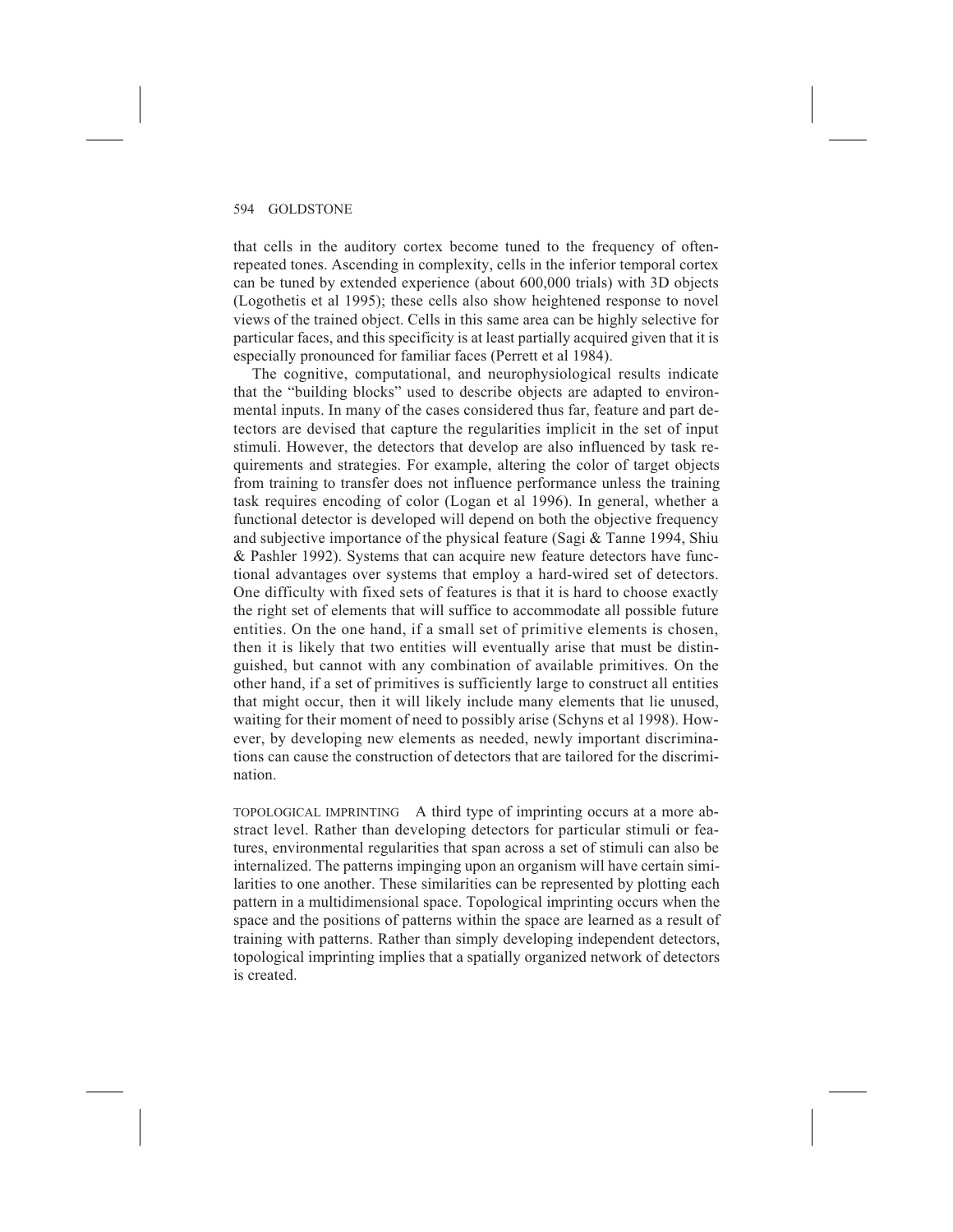The simplest form of topological imprinting is to create a set of feature values ordered along a single dimension. Developmental evidence suggests that dimensional organizations are learned. On the basis of evidence from a "Which is more?" task, children and adults agree that large objects are "more" than small objects, but three-year-old children treat dark objects as more than light objects, unlike adults (Smith & Sera 1992). Loudness is originally disorganized for children, but comes to be dimensionally organized with loud sounds being perceived as more than soft sounds. The importance of dimensionally organized percepts is apparent from Bedford's (1993, 1995) work on learning the relations between dimensions. She argues that perceptual learning involves adaptively mapping from one dimension to another. For example, upon wearing prism eyeglasses that distort the relation between visual information and proprioceptive feedback, learning is much easier when the entire visual dimension can be shifted or warped to map onto the proprioceptive dimension than when unrelated visual-motor associations must be acquired. Both experiments point to people's natural tendency to draw associations between dimensions. One of the most striking examples of this phenomenon continues to be Howells' (1944) experiment in which people learn to associate a particular tone with the color red after several thousand trials, and then are transferred to a task where they try to identify a neutral color white. When the tone is present, people systematically choose as white a color that is slightly green, suggesting that the tone has come to substitute for redness to some extent. Perceptual learning involves developing dimensional structures and also mappings across these dimensions.

Quite a bit is known about the neural and computational mechanisms underlying the acquisition of topologically structured representations of the environment. Sensory maps in the cortex preserve topological structures of the peripheral sensory system; for example, the primary sensory area responsible for the middle finger (digit 3) of the Macaque monkey lies between the areas responsible for digits 2 and 4. Several types of adaptive cortical change, all of which preserve topological mapping, are observed when environmental or cortical changes occur (Garraghty & Kaas 1992). When cortical areas are lesioned, neighboring areas newly respond to sensory information formerly controlled by the lesioned area; when external sensory organs are disabled, cortical areas formerly activated by the organ become sensitive to sensory stimulation formerly controlled by its neighboring areas (Kaas 1991). When two fingers are surgically fused, creating highly correlated inputs, a large number of cortical areas develop that respond to both fingers (Allard et al 1991). Kohonen (1995) has developed a framework for describing neural networks that develop topological structures with learning. These networks are composed of detectors that compete for the opportunity to learn to respond to inputs more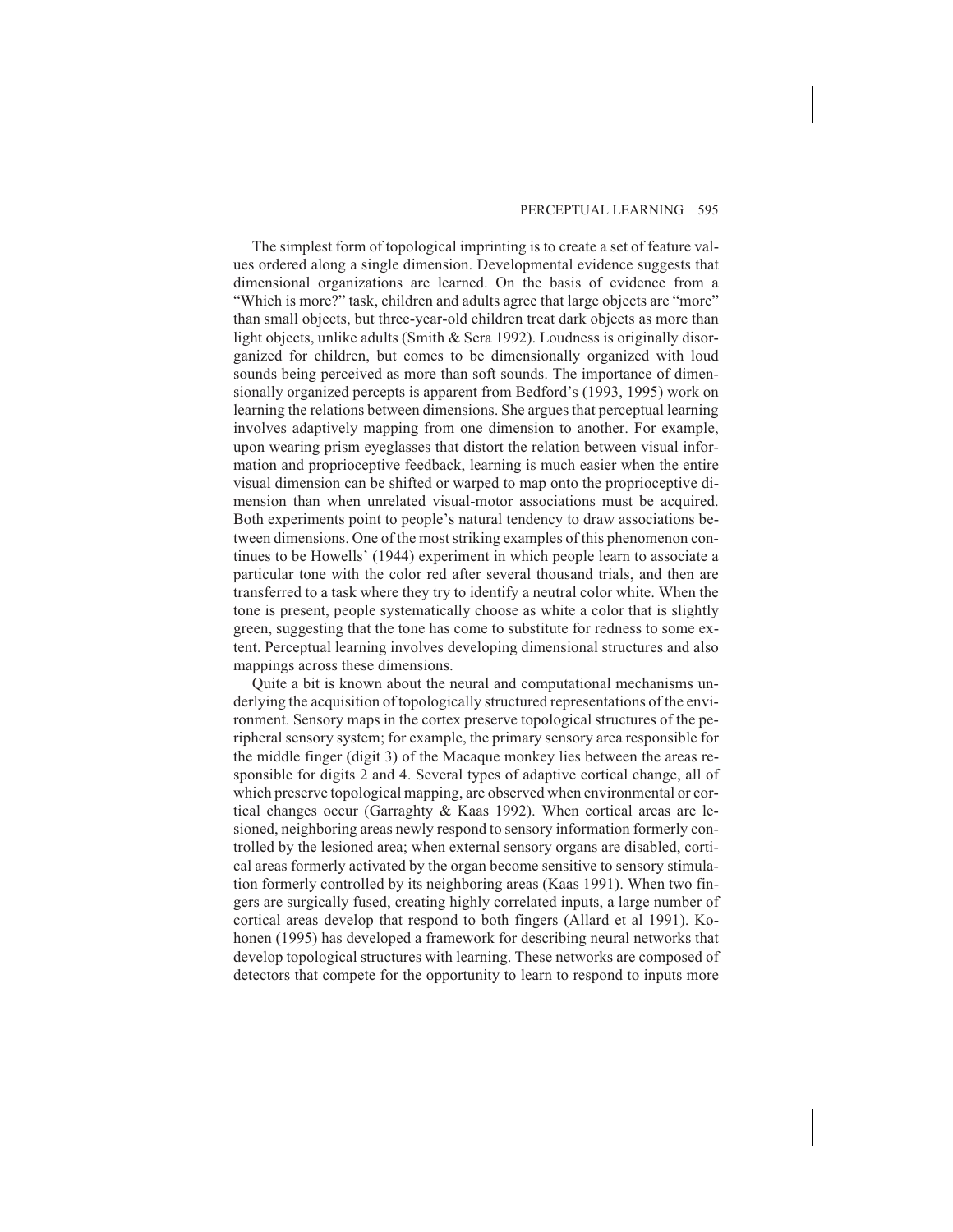strongly, and are arranged in topologies (typically, two-dimensional lattices). These topologies influence learning—not only does the unit that is best adapted to an input learn to respond more vigorously to the input, but so do its neighbors. Variants of Kohonen's networks can acquire topologies similar to those found in the cortex, and can adapt in similar ways to network lesions and alterations in the environment (Miikkulainen et al 1997). Other neural networks capture more abstract spatial dimensions, learning dimensions that optimally describe the similarities between a set of objects (Edelman & Intrator 1997). In general, these networks develop detectors that are locally tailored to particular inputs, and also arrange their detectors in a global configuration that represents similarities and dimensions across inputs.

# *Differentiation*

A major mechanism of perceptual learning is for percepts to become increasingly differentiated from each other. By differentiation, stimuli that were once psychologically fused together become separated. Once separated, discriminations can be made between percepts that were originally indistinguishable. As with imprinting, differentiation occurs at the level of whole stimuli and features within stimuli.

DIFFERENTIATION OF WHOLE STIMULI In the classic examples of wine experts learning to distinguish the upper and lower halves of a bottle of Madeira by taste, poultry sorters learning to distinguish male from female chicks, and parents learning to uniquely identify their identical twin children, perceptual adaptation involves developing increasingly differentiated object representations. In many cases, simple preexposure to the stimuli to be distinguished promotes their differentiation. Rats who have cutout shapes visible from their cages are better able to learn subsequent discriminations involving these shapes than rats who are exposed to other shapes (Gibson & Walk 1956). Practice in identifying visual "scribbles" increases their discriminability, even when no feedback is provided (Gibson & Gibson 1955). However, learning to differentiate between objects is typically accelerated by training in which the objects are associated with different labels or responses (Gibson 1969, Hall 1991).

*Psychophysical differentiation* Laboratory studies have extensively studied training effects involving simple discriminations. In vernier discrimination tasks, subjects respond whether one line is displaced above or below a second line. Training in this task can produce impressive improvements, to the point that subjects exhibit resolution finer than the spacing between individual pho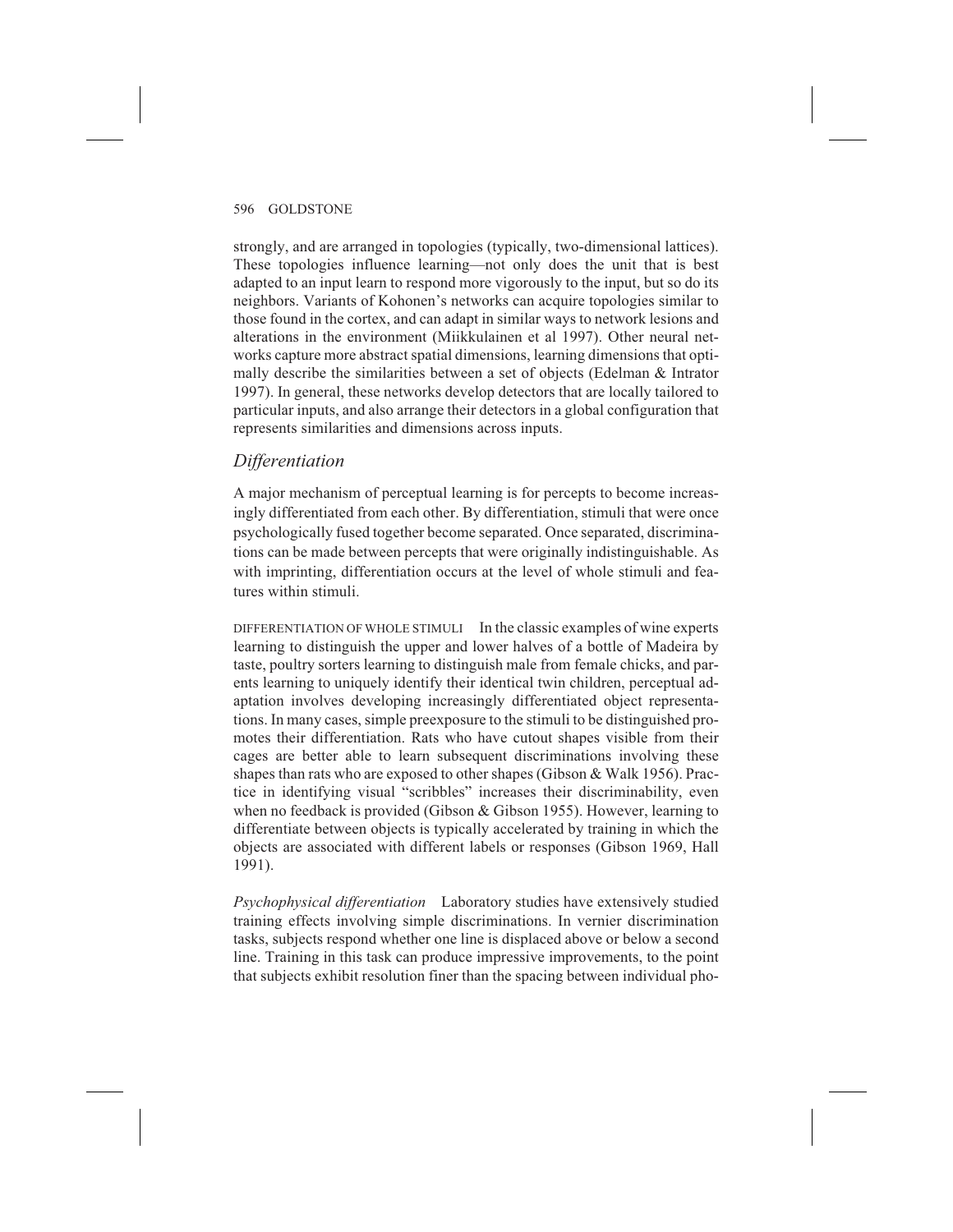toreceptors (Poggio et al 1992). Such hyperacuity is possible because receptive fields of cells overlap considerably, and thus points that fall within the receptive field of one cell can be discriminated by differential impacts on other cells. Discrimination training is often highly specific to the task. Trained performance on a horizontal discrimination task frequently does not transfer to a vertical version of the same task (Fahle & Edelman 1993, Poggio et al 1992), does not transfer to new retinal locations (Fahle et al 1995, Shiu & Pashler 1992), and does not completely transfer from the trained eye to the untrained eye (Fahle et al 1995).

The surprising specificity of simple discrimination learning has led some researchers to posit an early cortical locus of adaptation, perhaps as early as the primary visual cortex (Gilbert 1996, Karni & Sagi 1991). Improvement in the discrimination of motion of a random dot field has been shown to be associated with a change in the response characteristics of individual cells in area MT in the parietal cortex (Zohary et al 1994). Computational models have explained improvements in discrimination training in terms of changes in weights between cells and output units that control judgments (Poggio et al 1992). Each cell has a limited receptive field and specific orientation, and cells that predict vernier discriminations become more influential over time. Thus, the proposed mechanism for differentiation is selective emphasis of discriminating receptive cells.

A related method for implementing differentiation is to develop expanded representations for receptive cells that permit discrimination of objects that should receive different responses. Monkeys trained to make discriminations between slightly different sound frequencies develop larger cortical representations for the presented frequencies than control monkeys (Recanzone et al 1993). Similarly, monkeys learning to make a tactile discrimination with one hand develop a larger cortical representation for that hand than for the other hand (Recanzone et al 1992). Elbert et al (1995) measured brain activity in the somatosensory cortex of violinists as their fingers are lightly touched. There was greater activity in the sensory cortex for the left hand than the right hand, consistent with the observation that violinists require fine movements of their left-hand fingers considerably more than their right-hand fingers.

A third neural mechanism for stimulus differentiation is to narrow the tuning of critical receptors. Receptors that are originally broadly tuned (large receptive fields) often become responsive to an increasingly limited range of stimuli with training. Recanzone et al (1993) observe a narrowing of frequency-sensitive receptors following auditory discrimination. Saarinen & Levi (1995) also find evidence that training in a vernier discrimination task results in receptors that are more narrowly tuned to diagnostic orientations. A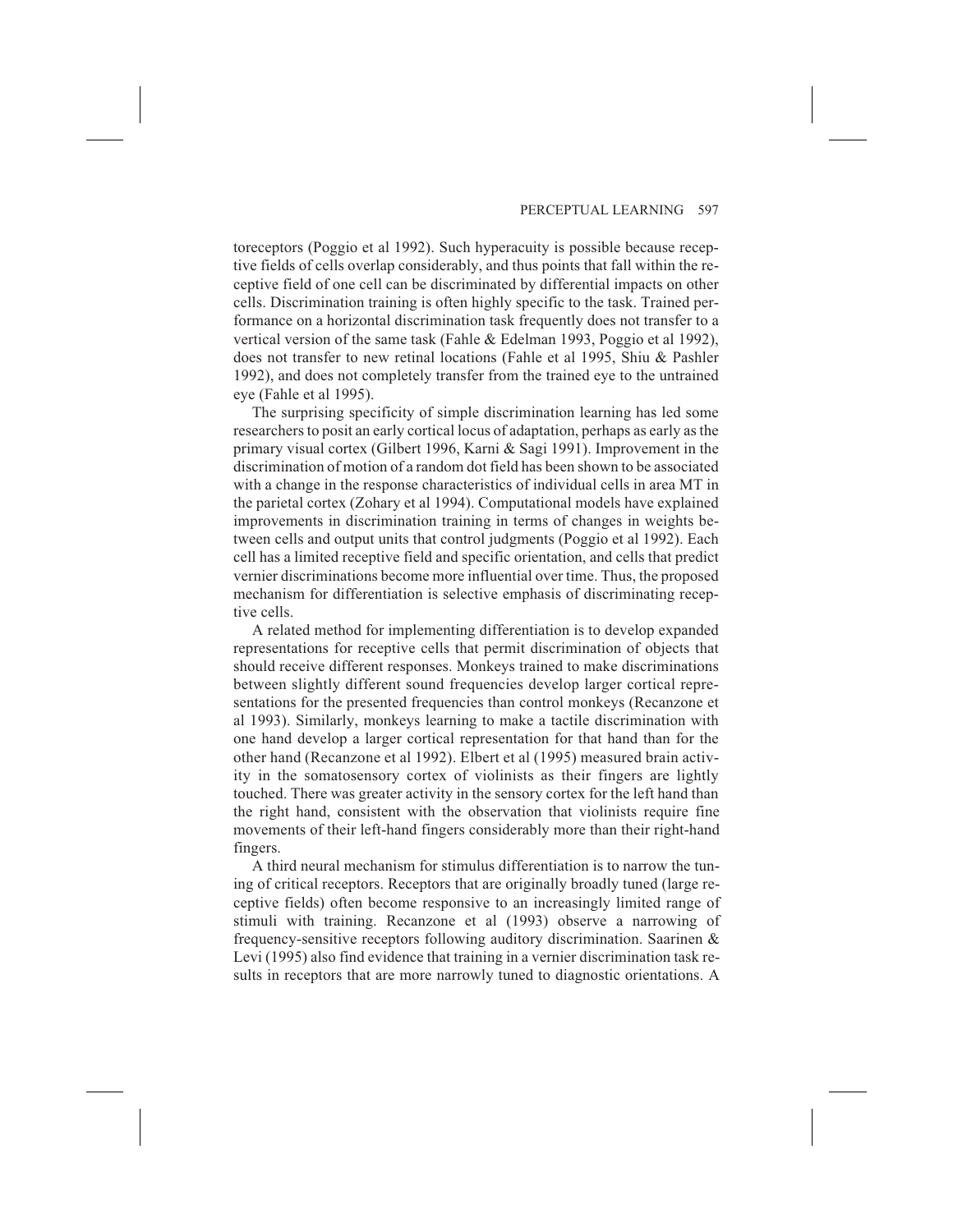mechanism for differentiation explored by Luce et al (1976) is that a roving attentional band can be selectively placed on critical regions of a perceptual dimension, and that signals falling within the band are given a sensory representation about an order of magnitude greater than signals falling outside of the band. These four mechanisms—selective weighting of discriminating cells, expanding regions dedicated to discriminating cells, narrowing tuning of discriminating cells, and shifting attentional "magnifiers" to critical regions—all serve to differentiate stimuli by psychologically warping local regions of stimulus space.

*Differentiation of complex stimuli* Differentiation of more complex stimuli that differ across many dimensions has also been studied. Lively et al (1993) report training procedures that allow Japanese speakers to acquire a discrimination between the phonemes /r/ and /l/ that is not present in their native language. The methodological innovations apparently needed to assure general transfer performance are to provide the phonemes in natural words, to give listeners words spoken by many different speakers, and to give immediate feedback as to the correct word. A general finding has been that increasing the variability of instances within the categories to be discriminated increases the amount of training time needed to reach a criterion level of accuracy, but also yields better transfer to novel stimuli (Posner & Keele 1968). Another result of practical interest is that discrimination performance can be improved by an "easy-to-hard" procedure in which subjects are first exposed to easy, highly separated discriminations along a dimension (such as black versus white stimuli on the dimension of brightness), and then are given successively more difficult discriminations along the same dimension (Mackintosh 1974). Apparently, first presenting the easy discrimination allows organisms to allocate attention to the relevant dimension.

A major subfield within stimulus differentiation has explored expertise in face perception. People are better able to identify faces belonging to races with which they are familiar (Shapiro & Penrod 1986). For example, in general, Caucasian participants in the United States are better able to identify Caucasian faces than African-American faces. This is another example of familiar objects becoming increasingly differentiated. A common account for the difficulty in recognizing cross-race faces is that people become adept at detecting the features that are most useful in distinguishing among faces we commonly see (O'Toole et al 1996). Interestingly, people are faster at categorizing those faces that are more difficult to identify. For example, in an African-American/ Caucasian discrimination task, Caucasian participants are faster at categorizing African-Americans (as African-Americans) than Caucasians (Valentine 1991). Valentine explains this effect in terms of greater perceived distances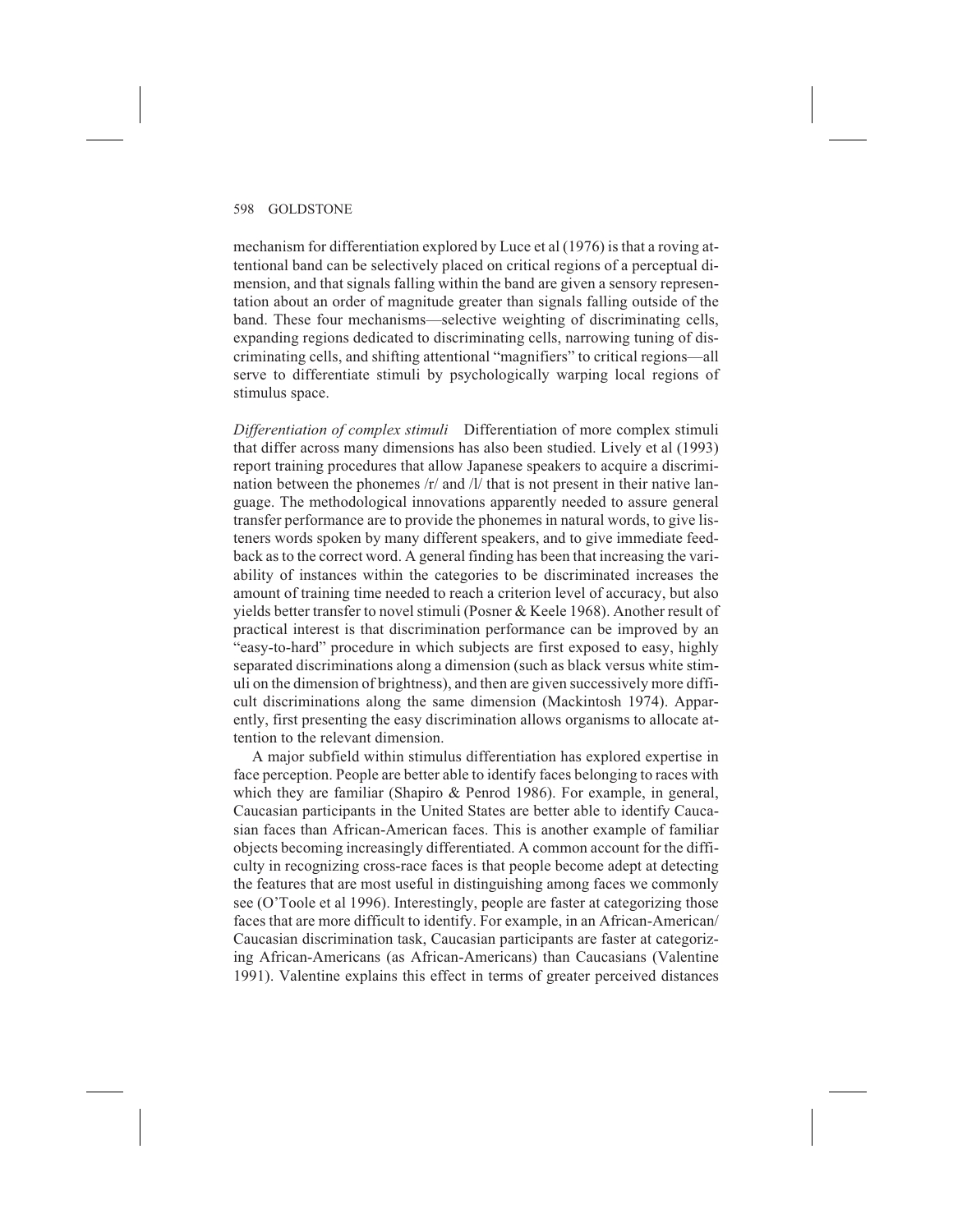between familiar faces, which slows tasks such as a two-category discrimination that require treating familiar faces as equivalent. In contrast, Levin (1996) obtains evidence that African-American categorizations are facilitated for Caucasians because of a quickly coded race feature that marks cross-race but not same-race faces. This later possibility suggests that object differentiation may be achieved by developing features that uniquely pick out less common objects from familiar objects (Goldstone 1996), and is consistent with results showing that perceptual retention of abnormal chest X-rays increases with radiological expertise, whereas retention of normal X-rays actually decreases with expertise (Myles-Worsley et al 1988). Levin's account is not necessarily incompatible with the standard account; features may become salient if they serve to either discriminate among familiar objects or to distinguish rare objects from familiar ones.

The results are somewhat mixed with respect to the benefit of instructional mediation in learning to differentiate stimuli. For learning to discriminate between beers (Peron & Allen 1988), experience with tasting beers improved performance, but increased experience with beer-flavor terminology did not. However, in learning to sort day-old chickens by gender, college students with no experience were able to categorize photographs of chickens nearly as well as were expert chicken sorters if they were given a short page of instructions describing shape-based differences between male and female chickens (Biederman & Shiffrar 1987). It is an open question whether genuinely perceptual changes can be produced after simply reading a brief set of instructions. Those who argue that perceptual phenomena are generally not highly malleable to instructions and strategies (Rock 1985) might consider Biederman & Shiffrar's results to merely show that perceptual features that have previously been learned can become linked to categories by instructions. On the other hand, strategic intentions and labels can produce phenomenologically different percepts of ambiguous objects, and the linguistic labels chosen to describe an object can radically reorganize its perception (Wisniewski & Medin 1994). The possibility that perceptual processes are altered by instructional or strategic manipulations cannot be dismissed.

*Differentiation of categories* Ascending even further in terms of the complexity of stimuli to be differentiated, not only do simple and complex objects become differentiated with experience, but entire categories do as well. Category learning often involves dividing a large, general category into subcategories. Intuition tells us that experts in a field have several differentiated categories where the novice has only a single category. Empirical support for this notion comes from Tanaka & Taylor's (1991) study of speeded classification by dog and bird experts. Categories can be ordered in terms of specificity, from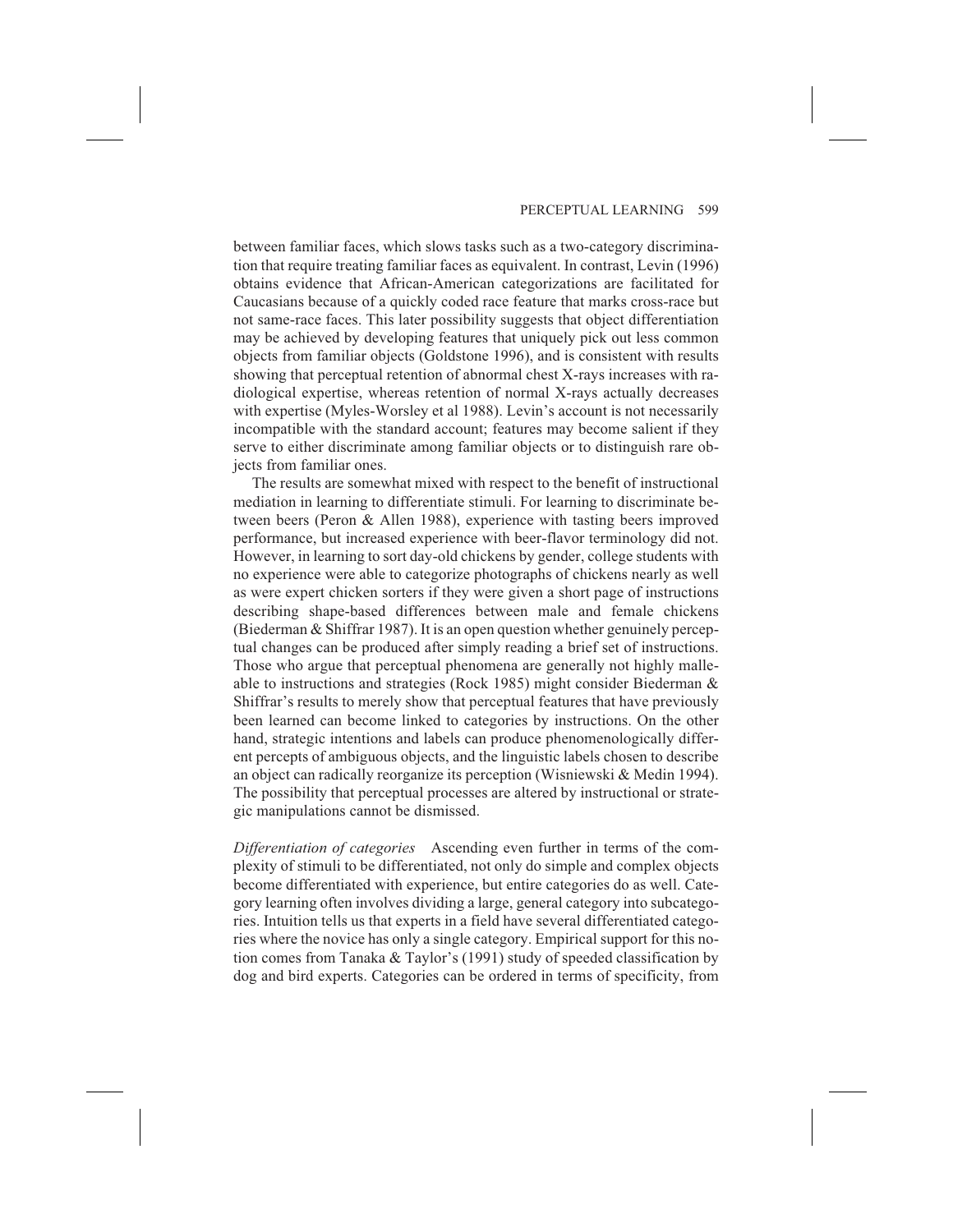highly general superordinate categories (e.g. "animal"), to moderately specific basic-level categories ("dog"), to highly specific subordinate categories ("German shepherd"). When shown photographs of objects and asked to verify whether they belong to a particular category, experts are able to categorize at basic and subordinate levels equally quickly, but only for the objects within their domain of expertise. In contrast, novices (e.g. bird experts shown dog photographs) show a pronounced advantage for basic-level categorizations. Extending the previously described identification advantage for same-race faces, O'Toole et al (1996) find that Caucasians and Japanese are faster at classifying faces of their own race into "male" and "female" categories than faces of the other race. Categories, not just objects, are more differentiated within familiar domains.

Cross-cultural differences provide additional evidence that categories that are important become highly differentiated (Malt 1995). For example, the Tzletal Indians group all butterflies together in one category, but have 16 different categories for their larvae, which are culturally important as food sources and crop pests (Hunn 1982). The observer-relative terms "Left" and "Right" are important spatial concepts in some cultures, whereas other cultures (e.g. speakers of Guugu Yimithrr) much more frequently describe space in terms of absolute directions such as "North" and "South." Levinson (1996) argues that this cultural difference has an influence on perceptual tasks such as completing paths and discriminating between events that differ as to their relative or absolute spatial relations. Generally, the degree of differentiation among the categories of a culture is a joint function of the importance of the categories for the culture and the objective number and frequency of the categories in the environment (Geoghegan 1976).

There is also developmental evidence that categories become more differentiated with age. Infants tend to successively touch objects that are perceptually similar. Using successive touching as an indicator of subjective groupings, Mandler et al (1991) show that 18-month-old infants group objects at the superordinate level (e.g. successively touching toy goats and cats more frequently than dogs and planes) before they show evidence of basic-level categories (e.g. by successively touching two cats more frequently than a cat and a dog). In sum, evidence from expert/novice differences, cross-cultural differences, development, and neuroscience (Farah 1990) provide converging evidence that broader levels of categorization are deeply entrenched and perhaps primary, and that experience yields more subtly differentiated categories.

DIFFERENTIATION OF DIMENSIONS Just as experience can lead to the psychological separation of stimuli or categories, it can also lead to the separation of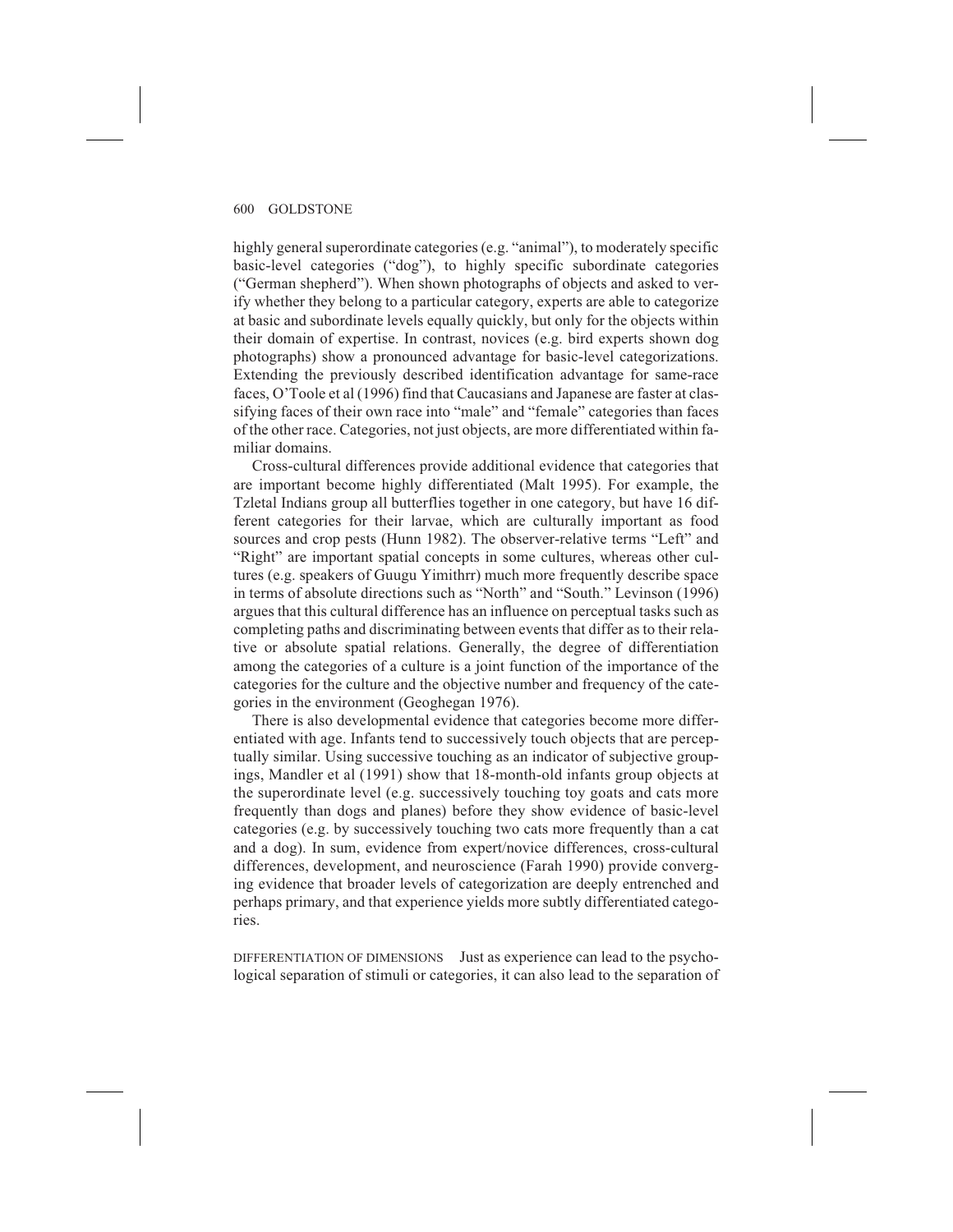perceptual dimensions that comprise a single stimulus. Dimensions that are originally treated as fused often become segregated with development or training. People often shift from perceiving stimuli in terms of holistic, overall aspects to analytically decomposing objects into separate dimensions.

This trend has received substantial support from developmental psychology. Evidence suggests that dimensions that are easily isolated by adults, such as the brightness and size of a square, are treated as fused together for children (Smith 1989a). It is relatively difficult for young children to say whether two objects are identical on a particular property, but relatively easy for them to say whether they are similar across many dimensions (Smith 1989a). Children have difficulty identifying whether two objects differ on their brightness or size even though they can easily see that they differ in some way (Kemler 1983). Children also show considerable difficulty in tasks that require selective attention to one dimension while ignoring another (Smith & Evans 1989). When given the choice of sorting objects by their overall similarity or by selecting a single criterial dimension, children tend to use overall similarity, whereas adults use the single dimension (Smith 1989b). Perceptual dimensions seem to be more tightly integrated for children than adults, such that children cannot easily access the individual dimensions that compose an object.

The developmental trend toward differentiated dimensions is echoed by adult training studies. In certain circumstances, color experts (art students and vision scientists) are better able to selectively attend to dimensions (e.g. hue, chroma, and value) that comprise color than are nonexperts (Burns & Shepp 1988). People who learn a categorization in which color saturation is relevant and color brightness is irrelevant develop selectively heightened sensitivity at making saturation discriminations (Goldstone 1994), even though prior to training it is difficult for adults to selectively attend to brightness without attending to saturation. Melcher & Schooler (1996) provide suggestive evidence that expert, but not nonexpert, wine tasters isolate independent perceptual features in wines that closely correspond to the terminology used to describe wines.

Several computational models have been proposed for differentiation. Competitive learning networks differentiate inputs into categories by specializing detectors to respond to classes of inputs. Random detectors that are slightly more similar to an input than other detectors will learn to adapt themselves toward the input and will inhibit other detectors from doing so (Rumelhart & Zipser 1985). The end result is that originally similar detectors that respond almost equally to all inputs become increasingly specialized and differentiated over training. Detectors develop that respond selectively to particular classes of input patterns or dimensions within the input. Smith et al (1997) present a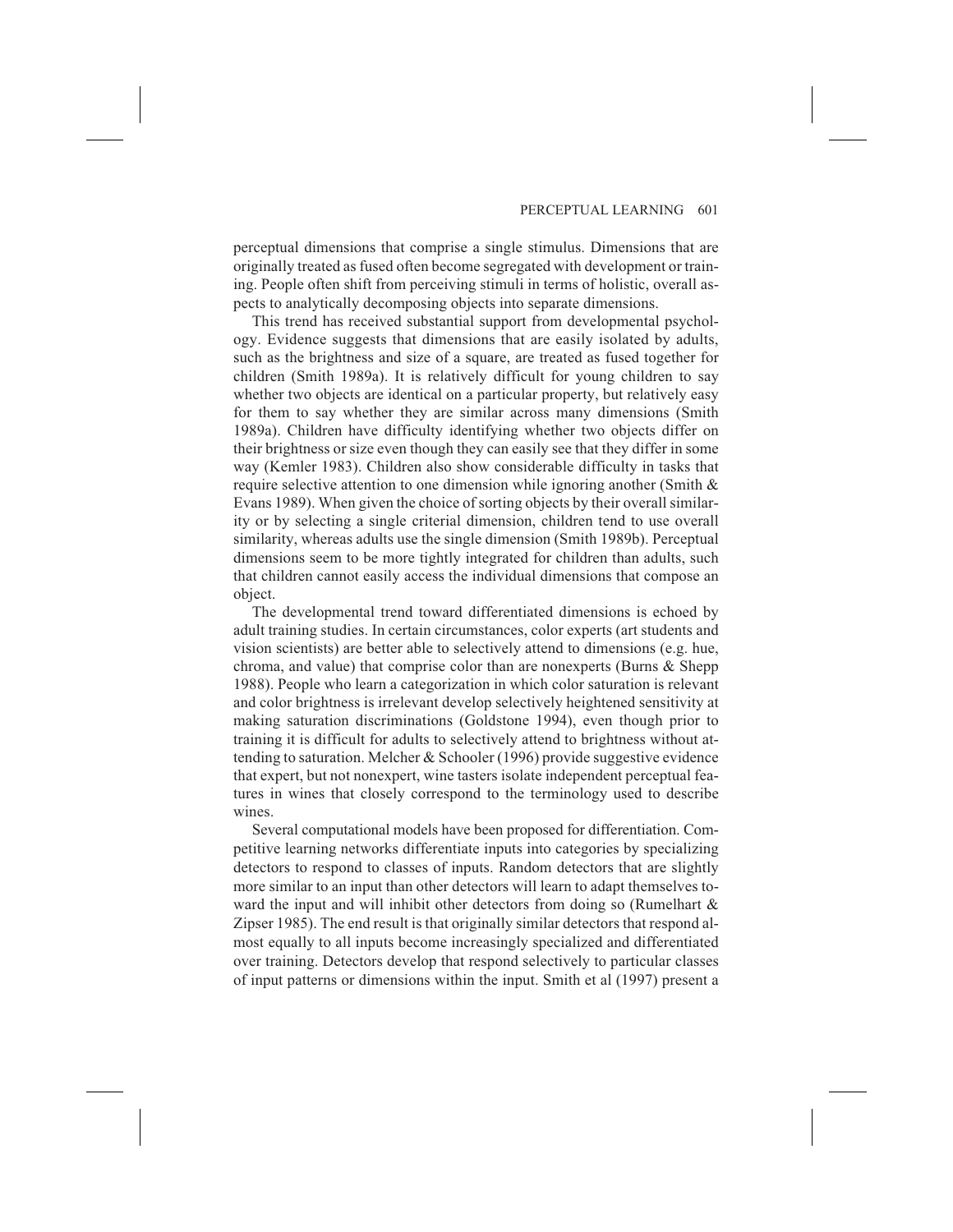neural network simulation of the development of separated dimensions in children. In the network, dimensions become separated by detectors developing strong connections to specific dimensions while weakening their connections to all other dimensions. The model captures the empirical phenomenon that dimension differentiation is greatly facilitated by providing comparisons of the sort "this red square and this red triangle have the same color."

### *Unitization*

Unitization is a perceptual learning mechanism that seemingly operates in a direction opposite to differentiation. Unitization involves the construction of single functional units that can be triggered when a complex configuration arises. Via unitization, a task that originally required detection of several parts can be accomplished by detecting a single unit. Whereas differentiation divides wholes into cleanly separated parts, unitization integrates parts into single wholes.

In exploring unitization, LaBerge (1973) found that when stimuli were unexpected, participants were faster at responding to actual letters than to letterlike controls. Furthermore, this difference was attenuated as the unfamiliar letter-like stimuli became more familiar with practice. He argued that the components of often-presented stimuli become processed as a single functional unit when they consistently occur together. More recently, Czerwinski et al (1992) have described a process in which conjunctions of stimulus features are "chunked" together so that they become perceived as a single unit. Shiffrin & Lightfoot (1997) argued that even separated line segments can become unitized following prolonged practice with the materials. Their evidence comes from the slopes relating the number of distractor elements to response time in a feature search task. When participants learned a conjunctive search task in which three line segments were needed to distinguish the target from distractors, impressive and prolonged decreases in search slopes were observed over 20 sessions.

Other evidence for unitization comes from word perception. Researchers have argued that words are perceived as single units because of people's lifelong experience with them. These word units can be processed automatically and interfere with other processes less than do nonwords (O'Hara 1980, Smith & Haviland 1972). Results have shown that the advantages attributable to words over nonwords cannot be explained by the greater informational redundancy of letters within words (Smith & Haviland 1972). Instead, these researchers argue for recognition processes that respond to information at levels higher than the individual letters. Salasoo et al (1985) find that the advantage of words over nonwords in perceptual identification tasks can be eliminated by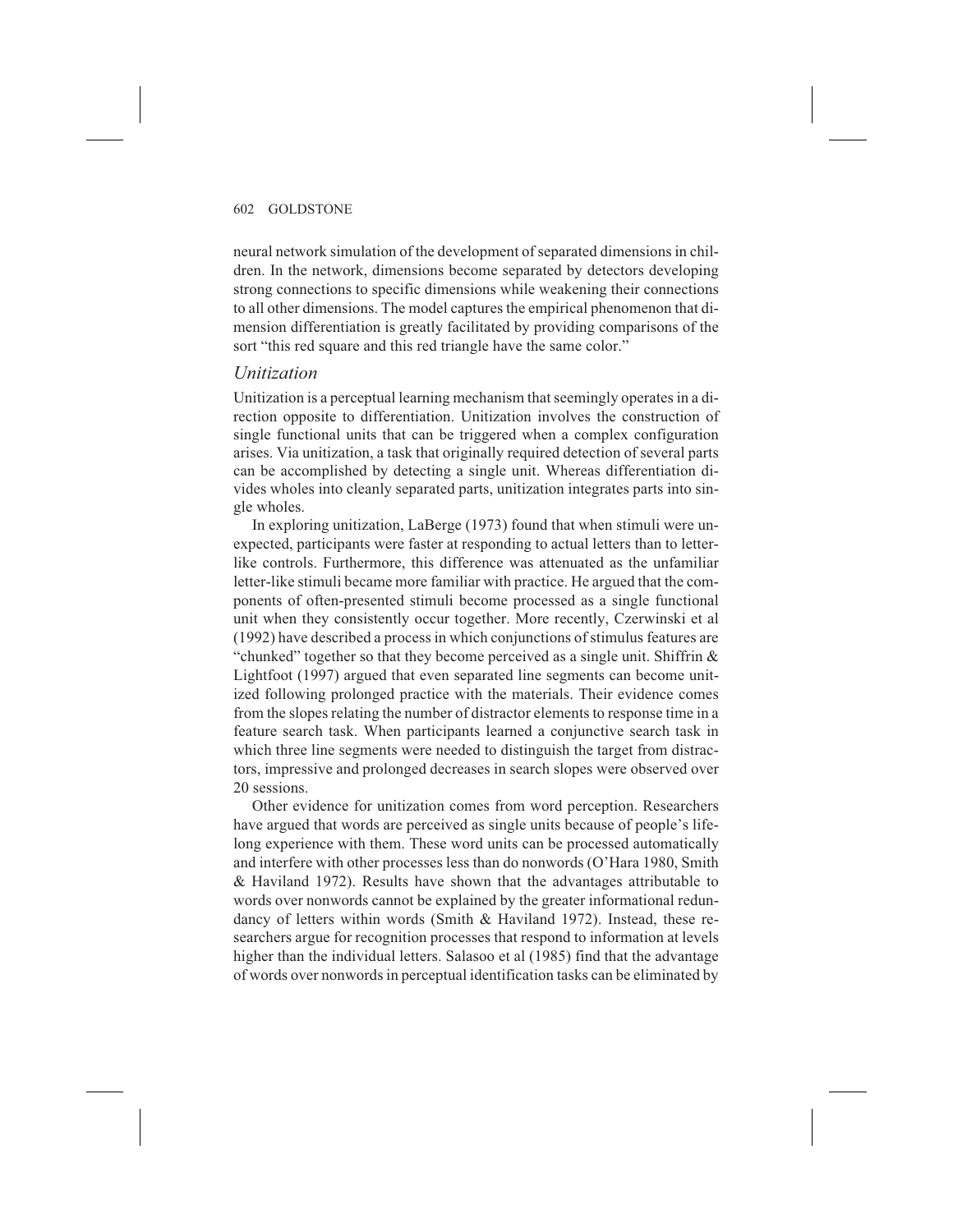repetitively exposing participants to the stimuli. They explain their results in terms of developing single, unitized codes for repeated nonwords.

Evidence for unitization also comes from researchers exploring configural perception. For example, researchers have argued that faces are processed in a holistic or configural manner that does not involve analyzing faces into specific features (Farah 1992). According to the "inversion effect" in object recognition, the recognition cost of rotating a stimulus 180 degrees in the picture plane is much greater for specialized, highly practiced stimuli than for less specialized stimuli (Diamond & Carey 1986, Tanaka & Gauthier 1997). For example, recognition of faces is substantially less fast and accurate when the faces are inverted. This large difference between upright and inverted recognition efficiency is not found for other objects and is not found to the same degree for less familiar cross-race faces. Diamond & Carey (1986) report a large inversion cost for dog breed recognition, but only for dog experts. Similarly, Gauthier & Tarr (1997) report that large inversion costs for a nonsense object can be created in the laboratory by giving participants prolonged exposure to the object. They conclude that repeated experience with an object leads to developing a configural representation of it that combines all of its parts into a single, viewpoint-specific, functional unit.

There is also evidence that children develop increasingly integrated representations of visual objects as they mature. Whereas three-year-old children tend to break objects into simple, spatially independent parts, five-year-olds use more complicated spatial relations to connect the parts together (Stiles & Tada 1996). It has even been claimed that configural association systems require about 4.5 years to develop, and before this time, children can solve perceptual problems requiring elements but not configurations of elements (Rudy et al 1993).

Computer and neural sciences have provided insights into methods for implementing unitization. Grossberg's self-organizing ART systems (Grossberg 1984, 1991) create units by building bidirectional links between several perceptual features and a single unit in a deeper layer of the neural network. Triggering the single unit suffices to reproduce the entire pattern of perceptual features. Mozer et al (1992) develop a neural network that creates configural units by synchronizing neurons responsible for visual parts to be bound together. Visual parts that co-occur in a set of patterns will tend to be bound together, consistent with the evidence above indicating that units are created for oftenrepeated stimuli. Neural mechanisms for developing configural units with experience are located in the superior colliculus and inferior temporal regions. Cells in the superior colliculus of several species receive inputs from many sensory modalities (e.g. visual, auditory, and somatosensory), and differences in their activities reflect learned associations across these modalities (Stein  $\&$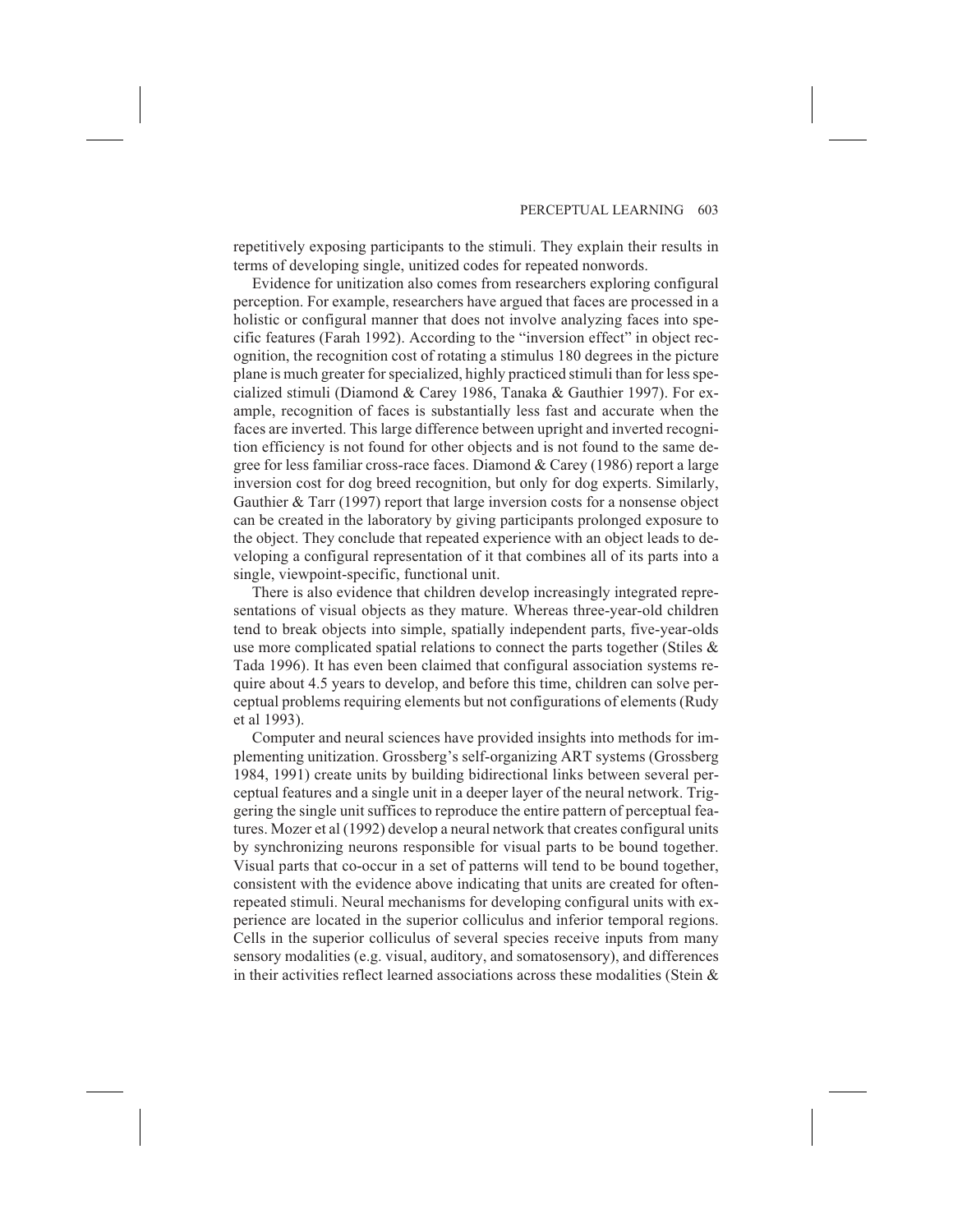Wallace 1996). Within the visual modality, single cells of the inferior temporal cortex become selectively responsive to complex objects that have been repetitively presented (Logothetis et al 1995).

Unitization may seem at odds with dimension differentiation. There is an apparent contradiction between experience creating larger "chunks" via unitization and dividing an object into more clearly delineated parts via differentiation. This incongruity can be transformed into a commonality at a more abstract level. Both mechanisms depend on the requirements established by tasks and stimuli. Objects will tend to be decomposed into their parts if the parts reflect independent sources of variation, or if the parts differ in their relevancy (Schyns & Murphy 1994). Parts will tend to be unitized if they co-occur frequently, with all parts indicating a similar response. Thus, unitization and differentiation are both processes that build appropriate-sized representations for the tasks at hand. Both phenomena could be incorporated in a model that begins with a specific featural description of objects, and creates units for conjunctions of features if the features frequently occur together, and divides features into subfeatures if independent sources of variation within the original features are detected.

# THE LIMITATIONS AND POTENTIAL OF PERCEPTUAL LEARNING

Thus far, the reviewed evidence has focused on positive instances of perceptual learning—situations where training produces changes, oftentimes strikingly large, to our perceptual systems. However, a consideration of the limits on perceptual learning leads to a better understanding of the constraints on learning, and hence of the mechanisms that are at work when learning is achieved.

Previously reviewed evidence suggests strong limits on the generality of perceptual learning. Training on simple visual discriminations often does not transfer to different eyes, to different spatial locations, or to different tasks involving the same stimuli (Fahle & Morgan 1996, Shiu & Pashler 1992). As suggested by the strong role played by imprinting, perceptual learning often does not transfer extensively to new stimuli or tasks different from those used during training. Several researchers have argued that generalization between tasks is only found to the extent that the tasks share procedural elements in common (Anderson 1987, Kolers & Roediger 1984). At the same time, perceptual training does often transfer not just within a sensory modality, but across sensory modalities. Training on a visual discrimination involving certain shapes improves performance on a later tactile discrimination involving the same shapes (Hughes et al 1990). Not only does cross-modality transfer occur, but it has also been shown computationally that two modalities that are trained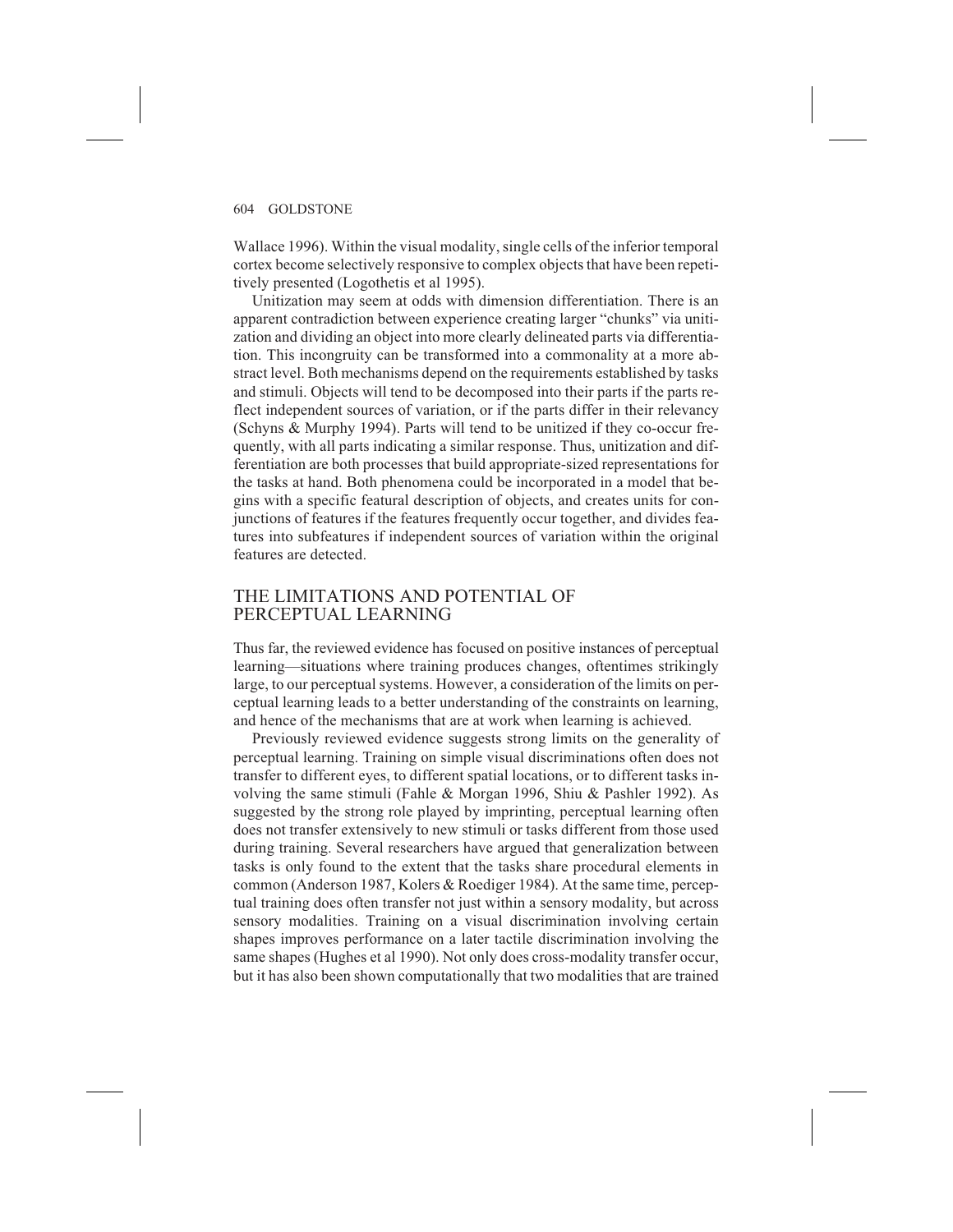at the same time and provide feedback for each other can reach a level of performance that would not be possible if they remained independent (Becker 1996, de Sa & Ballard 1997, Edelman 1987). Consistent with these arguments for mutually facilitating modalities, children with auditory deficits but normal IQs also tend to show later deficits in visual selective attention tasks (Quittner et al 1994). One principle for unifying some of the evidence for and against generalization of training seems to be that when perceptual learning involves changes to early perceptual processes, then there will be less generalization of that learning to other tasks (Sagi & Tanne 1994, Sireteanu & Rettenbach 1995).

In addition to constraints on generalization, there are limits on whether perceptual learning occurs at all. To take unitization as an example, many studies indicate a surprising inability of people to build single chunks out of separated dimensions. In Treisman & Gelade's (1980) classic research on feature search, the influence of distractor letters in a conjunctive search remained essentially unchanged over 1664 trials, suggesting that new functional units cannot be formed for conjunctions of color and shape. Although these results are replicable, they depend on the particular features to be joined together. Shiffrin  $\&$ Lightfoot (1997) report five-fold improvements in response times in a similar, conjunctive search paradigm in which the conjunctions are defined not by color and shape but by different line segments. Searching for conjunctions of shape parts that are formed by life-long experience with letters (Wang et al 1994), or brief laboratory experience (Lubow & Kaplan 1997), is quite different from searching for unfamiliar conjunctions. The influence of distractors on a conjunctive task involving relations such as "dash above plus" is not modulated by practice if the dash and plus are disconnected, but if they are connected, then pronounced practice effects are observed (Logan 1994). People are much more adept at learning conjunctions between shape and position than between shape and color, even when position and color are equally salient (Saiki & Hummel 1996). Thus, logically equivalent conjunctive search tasks can produce very widely different perceptual learning patterns depending on the conjoined features. Features or dimensions that are similar to each other are easy to join together and difficult to isolate (Melara & Marks 1990), and perceptual learning is constrained by these relations.

Perceptual learning at any given time is always constrained by the existing structure of the organism. As such, it is misguided to view perceptual learning as the opposite of innate disposition. Although apparently paradoxical, it is the constraints of systems that allow for their adaptation. Eimas (1994, 1997) provides convincing evidence that infants come into the world with techniques for segmenting speech into parts, and it is these constraints that allow them later to learn the meaning-bearing units of language. Many models of perception are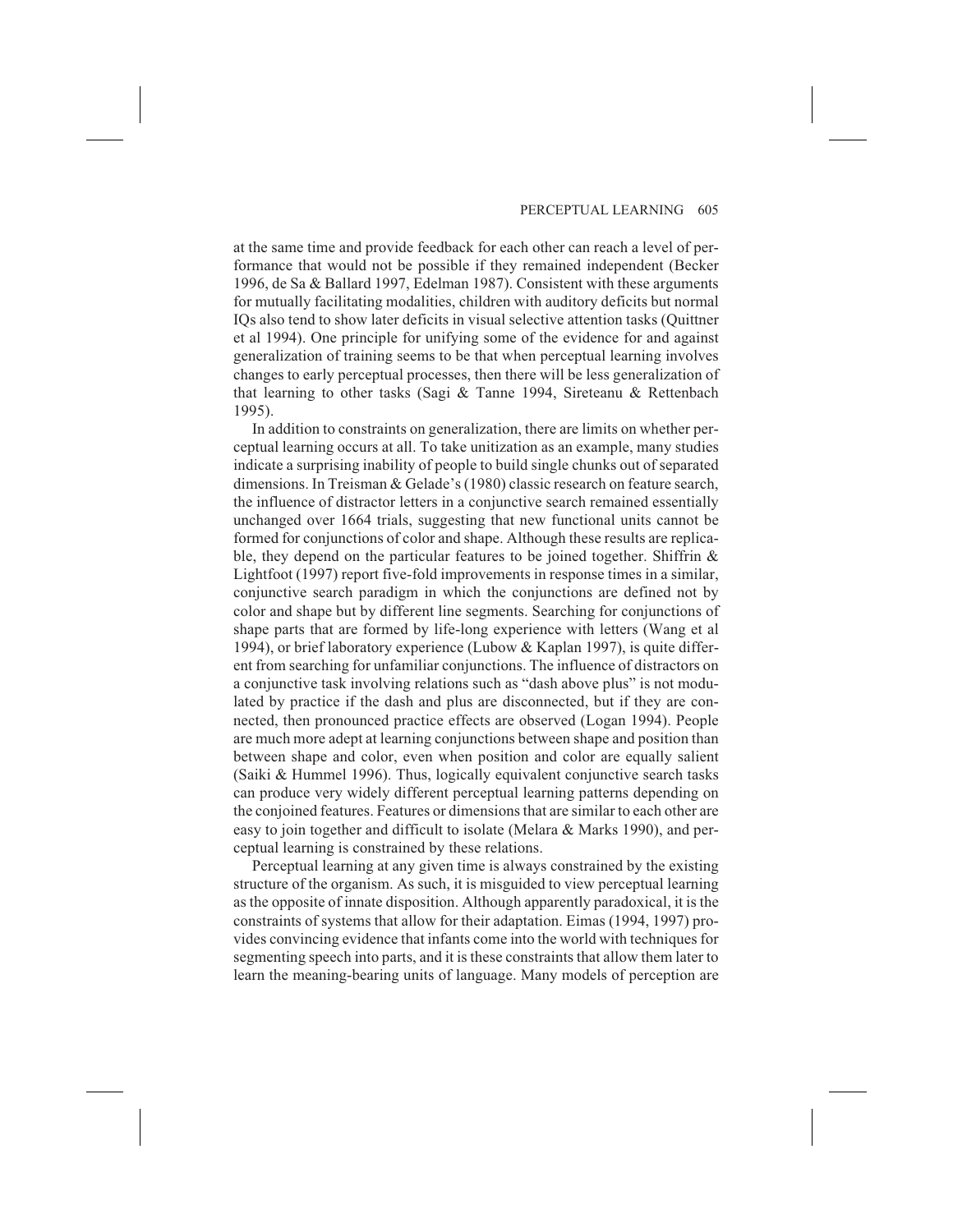shifting away from generic, general-purpose neural networks and toward highly structured, constrained networks that have greater learning and generalization potential because of their preexisting organization (Regier 1996). Early constraints on perception serve to bootstrap the development of more sophisticated percepts. For example, infants seem to be constrained to treat parts that move together as coming from the same object, but this constraint allows them to learn about the color and shape regularities found within objects (Spelke 1990). The preexisting structures that provide the basis of perceptual learning may be innate, but also may be the result of earlier learning processes (Elman et al 1996). At any given time, what can be learned depends on what has already been learned; the constraints on perceptual change may themselves evolve with experience.

Despite limits on the generalization, speed, and occurrence of perceptual learning, it remains an important source of human flexibility. Human learning is often divided into perceptual, cognitive, and procedural varieties. These divisions are regrettable, causing fruitful links to be neglected. There are deep similarities between perceptual unitization and chunking in memory, and between perceptual differentiation and association-building (Hall 1991). In many cases, perceptual learning involves acquiring new procedures for actively probing one's environment (Gibson 1969), such as learning procedures for efficiently scanning the edges of an object (Hochberg 1997, Salapatek & Kessen 1973). Perhaps the only reason to selectively highlight perceptual learning is to stress that flexible and consistent responses often involve adjusting initial representations of stimuli. Perceptual learning exerts a profound influence on behavior precisely because it occurs early during information processing and thus shifts the foundation for all subsequent processes.

In her 1991 preface to her 1963 *Annual Review of Psychology* article, Gibson laments, "I wound up pointing out the need for a theory and the prediction that 'more specific theories of perceptual learning are on the way.' I was wrong there—the cognitive psychologists have seldom concerned themselves with perceptual learning" (Gibson 1991, p. 322). The reviewed research suggests that this quote is too pessimistic; there has been much progress on theories of the sort predicted by Gibson in 1963. These theories are receiving convergent support from several disciplines. Many of the concrete proposals for implementing mechanisms of perceptual learning come from neural and computer sciences. Traditional disciplinary boundaries will have to be crossed for a complete account, and considering the field in terms of underlying mechanisms of adaptation (e.g. attention weighting, imprinting, differentiation, and unitization) rather than domains (e.g. expertise, psychophysics, development, and cross-cultural comparison) will perhaps result in more unified and principled accounts of perceptual learning.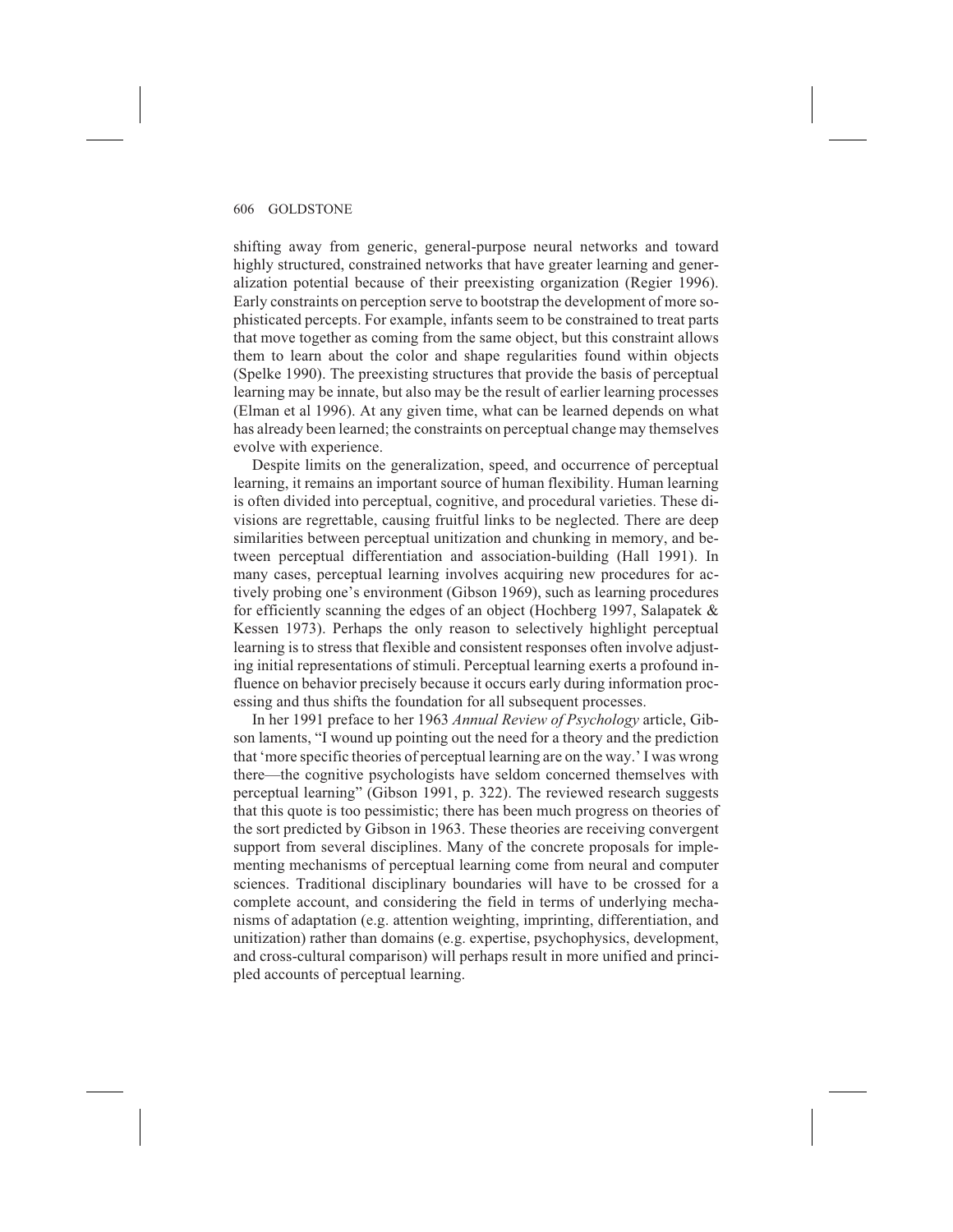Note: Further information about the topic and author can be accessed via http://cognitrn.psych.indiana.edu/

> **Visit the** *Annual Reviews home page* **at http://www.AnnualReviews.org.**

#### *Literature Cited*

- Allard T, Clark SA, Jenkins WM, Merzenich MM. 1991. Reorganization of somatosensory area 3b representation in adult Owl Monkeys after digital syndactyly. *J. Neurophysiol.* 66:1048–58
- Allen SW, Brooks LR. 1991. Specializing the operation of an explicit rule. *J. Exp. Psychol. Gen.* 120:3–19
- Anderson JA, Silverstein JW, Ritz SA, Jones RS. 1977. Distinctive features, categorical perception, and probability learning: some applications of a neural model. *Psychol. Rev.* 84:413–51
- Anderson JR. 1987. Skill acquisition: compilation of weak-method problem solutions. *Psychol. Rev.* 94:192–210
- Aslin RN, Smith LB. 1988. Perceptual development. *Annu. Rev. Psychol.* 39:435–73
- Beale JM, Keil FC. 1995. Categorical effects in the perception of faces. *Cognition* 57: 217–39
- Becker S. 1996. Mutual information maximization: models of cortical self-organization. *Netw. Comput. Neural Syst.* 7:7–31
- Bedford FL. 1993. Perceptual learning. In *The Psychology of Learning and Motivation,* ed. DL Medin, pp. 1–60. San Diego: Academic
- Bedford FL. 1995. Constraints on perceptual learning: objects and dimensions. *Cognition* 54:253–97
- Biederman I, Shiffrar MM. 1987. Sexing dayold chicks: a case study and expert systems analysis of a difficult perceptual-learning task. *J. Exp. Psychol.: Learn. Mem. Cogn.* 13:640–45
- Bingham GP, Schmidt RC, Rosenblum LD. 1995. Dynamics and the orientation of kinematic forms in visual event recognition. *J. Exp. Psychol.: Hum. Percept. Perform.* 21:1473–93
- Brooks LR, Norman GR, Allen SW. 1991. Role of specific similarity in a medical diagnostic task. *J. Exp. Psychol. Gen.* 120: 278–87
- Burns B, Shepp BE. 1988. Dimensional inter-

actions and the structure of psychological space: the representation of hue, saturation, and brightness. *Percept. Psychophys.* 43:494–507

- Burns EM, Ward WD. 1978. Categorical perception—phenomenon or epiphenomenon: evidence from experiments in the perception of melodic musical intervals. *J. Acoust. Soc. Am.* 63:456–68
- Calder AJ, Young AW, Perrett DI, Etcoff NL, Rowland D. 1996. Categorical perception of morphed facial expressions. *Vis. Cogn.* 3:81–117
- Czerwinski M, Lightfoot N, Shiffrin RM. 1992. Automatization and training in visual search. *Am. J. Psychol.* 105:271–315
- de Sa VR, Ballard DH. 1997. Perceptual learning from cross-modal feedback. See Goldstone et al 1997, pp. 309–52
- Diamond R, Carey S. 1986. Why faces are and are not special: an effect of expertise. *J. Exp. Psychol. Gen.* 115:107–17
- Doane SM, Alderton DL, Sohn YW, Pellegrino JW. 1996. Acquisition and transfer of skilled performance: Are visual discrimination skills stimulus specific? *J. Exp. Psychol. Gen.* 22:1218–48
- Edelman GM. 1987. *Neural Darwinism: The Theory of Neronal Group Selection.* New York: Basic Books
- Edelman S, Intrator N. 1997. Learning as extraction of low-dimensional representations. See Goldstone et al 1997, pp. 353–80
- Eimas PD. 1994. Categorization in early infancy and the continuity of development. *Cognition* 50:83–93
- Eimas PD. 1997. Infant speech perception: processing characteristics, representational units, and the learning of words. See Goldstone et al 1997, pp. 127–70
- Eimas PD, Siqueland ER, Jusczyk PW, Vigorito J. 1971. Speech perception in infants. *Science* 171:303–6
- Elbert T, Pantev C, Wienbruch C, Rockstroh B, Taub E. 1995. Increased cortical repren-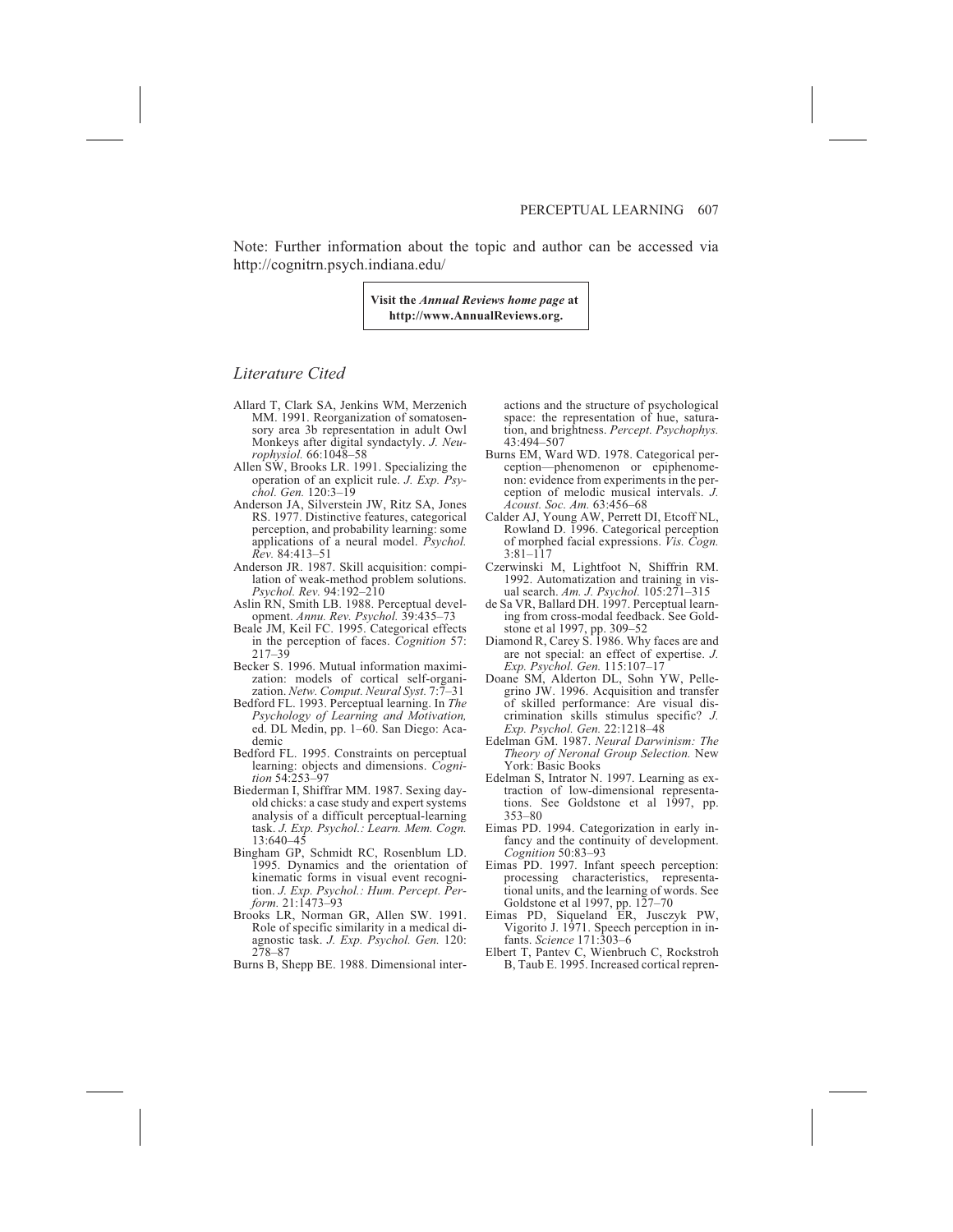tation of the fingers of the left hand in string players. *Science.* 270:305–7

- Elman JL, Bates EA, Johnson MH, Karmiloff-Smith A, Parisi D, Plunkett K. 1996. *Rethinking Innateness.* Cambridge, MA: MIT Press
- Fahle M, Edelman S. 1993. Long-term learning in vernier acuity: effects of stimulus orientation, range and of feedback. *Vis. Res.* 33:397–412
- Fahle M, Edelman S, Poggio T. 1995. Fast perceptual learning in hyperacuity. *Vis. Res.* 35:3003–13
- Fahle M, Morgan M. 1996. No transfer of perceptual learning between similar stimuli in the same retinal position. *Curr. Biol.* 6: 292–97
- Farah MJ. 1990. *Visual Agnosia: Disorders of Object Recognition and What They Tell Us About Normal Vision.* Cambridge, MA: MIT Press
- Farah MJ. 1992. Is an object an object an object? Cognitive and neuropsychological investigations of domain-specificity in visual object recognition. *Curr. Dir. Psychol. Sci.* 1:164–69
- Fox E. 1995. Negative priming from ignored distractors in visual selection: a review. *Psychonom. Bull. Rev.* 2:145–73
- Garraghty PE, Kaas JH. 1992. Dynamic features of sensory and motor maps. *Curr. Opin. Neurobiol.* 2:522–27
- Gauthier I, Tarr MJ. 1997. Becoming a "Greeble" expert: exploring mechanisms for face recognition. *Vis. Res.* 37:1673–82
- Geoghegan WH. 1976. Polytypy in folk biological taxonomies. *Am. Ethnol.* 3:469–80
- Gibson EJ. 1969. *Principles of perceptual learning and development.* New York: Appleton-Century-Crofts
- Gibson EJ. 1991. *An Odyssey in Learning and Perception.* Cambridge, MA: MIT Press
- Gibson EJ, Walk RD. 1956. The effect of prolonged exposure to visually presented patterns on learning to discriminate them. *J. Compar. Physiol. Psychol.* 49:239–42
- Gibson JJ, Gibson EJ. 1955. Perceptual learning: differentiation or enrichment? *Psychol. Rev.* 62:32–41
- Gilbert CD. 1996. Plasticity in visual perception and physiology. *Curr. Opin. Neurobiol.* 6:269–74
- Goldstone RL. 1994. Influences of categorization on perceptual discrimination. *J. Exp. Psychol. Gen.* 123:178–200
- Goldstone RL. 1995. Effects of categorization on color perception. *Psychol. Sci.* 6: 298–304
- Goldstone RL. 1996. Isolated and interrelated concepts. *Mem. Cogn.* 24:608–28
- Goldstone RL, Schyns PG, Medin DL, eds. 1997. *The Psychology of Learning and Motivation.* San Diego: Academic
- Grossberg S. 1984. Unitization, automaticity, temporal order, and word recognition. *Cogn. Brain Theory* 7:263–83
- Grossberg S. 1991. Nonlinear neural networks: principles, mechanisms, and architectures. In *Pattern Recognition by Self-Organizing Neural Networks,* ed. GA Carpenter, S Grossberg, pp. 36–109. Cambridge, MA: MIT Press
- Haider H, Frensch PA. 1996. The role of information reduction in skill acquisition. *Cogn. Psychol.* 30:304–37
- Hall G. 1991. *Perceptual and Associative Learning.* Oxford: Clarendon
- Harnad S, ed. 1987. *Categorical Perception.* Cambridge: Cambridge Univ. Press
- Harnad S, Hanson SJ, Lubin J. 1995. Learned categorical perception in neural nets: Implications for symbol grounding. In *Symbolic Processors and Connectionist Network Models in Artificial Intelligence and Cognitive Modelling: Steps Toward Principled Integration,* ed. V Honavar, L Uhr, pp. 191–206. Boston: Academic
- Helson H. 1948. Adaptation-level as a basis for a quantitative theory of frames of reference. *Psychol. Rev.* 55:297–313
- Herrnstein RJ. 1990. Levels of stimulus control: a functional approach. *Cognition* 37: 133–66
- Hillyard HC, Kutas M. 1983. Electrophysiology of cognitive processes. *Annu. Rev. Psychol.* 34:33–61
- Hinton G, Williams K, Revow M. 1992. Adaptive elastic models for handprinted character recognition. In *Advances in Neural Information Processing Systems, IV,* ed. J Moody, S Hanson, R Lippmann, pp. 341–76. San Mateo, CA: Morgan Kaufmann
- Hochberg J. 1997. The affordances of perceptual inquiry: pictures are learned from the world, and what that fact might mean about perception quite generally. See Goldstone et al 1997, pp. 15–44
- Hock HS, Webb E, Cavedo LC. 1987. Perceptual learning in visual category acquisition. *Mem. Cogn.* 15:544–56
- Hofstadter D. 1995. *Fluid Concepts and Creative Analogies.* New York: Basic Books
- Honey RC, Hall G. 1989. Acquired equivalence and distinctiveness of cues. *J. Exp. Psychol. Anim. Behav. Proc.* 15:338–46
- Howells TH. 1944. The experimental development of color-tone synesthesia. *J. Exp. Psychol.* 34:87–103
- Hughes B, Epstein W, Schneider S, Dudock A.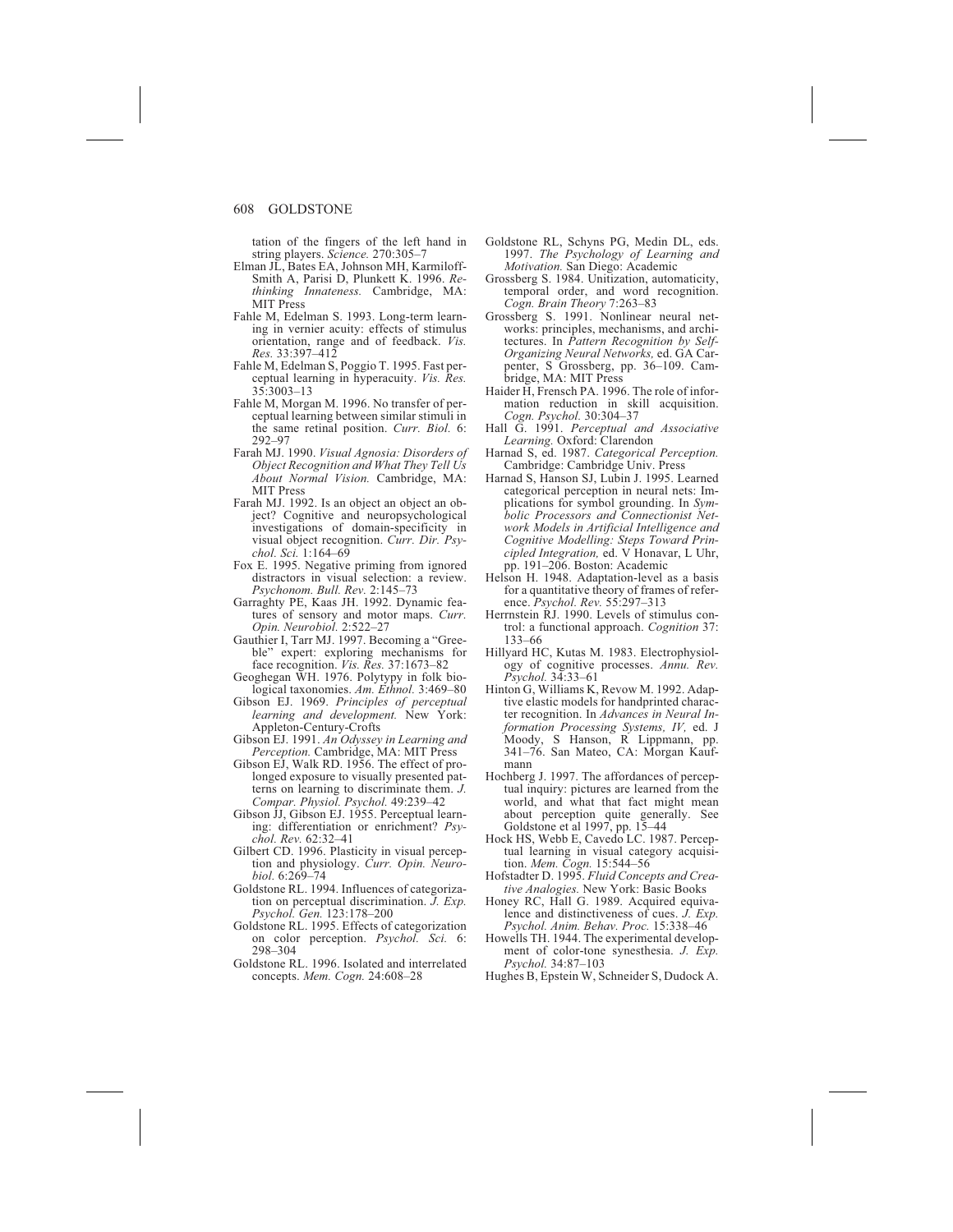1990. An asymmetry in transmodal perceptual learning. *Percept. Psychophys.* 48: 143–50

- Hunn ES. 1982. The utilitarian factor in folk biological classification. *Am. Anthropol.* 84:830–47
- Intrator N. 1994. Feature extraction using an unsupervised neural network. *Neural Comput.* 4:98–107
- Kaas JH. 1991. Plasticity of sensory and motor maps in adult mammals. *Annu. Rev. Neurosci.* 14:137–67
- Karni A, Sagi D. 1991. Where practice makes perfect in texture discrimination: evidence for primary visual cortex plasticity. *Proc. Natl. Acad. Sci.* USA 88:4966–70
- Karni A, Sagi D. 1993. The time course of learning a visual skill. *Nature* 365:250–52
- Kemler DG. 1983. Holistic and analytic modes in perceptual and cognitive development. In *Perception, Cognition, and Development: Interactional Analyses,* ed. TJ Tighe, BE Shepp, pp. 77–101. Hillsdale, NJ: Erlbaum
- Kolb B. 1995. *Brain Plasticity and Behavior.* NJ: LEA
- Kohonen T. 1995. *Self-Organizing Maps.* Berlin: Springer-Verlag
- Kolers PA, Roediger HL. 1984. Procedures of mind. *J. Verbal Learn. Verbal Behav.* 23: 425–49
- Kuhl PK, Miller JD. 1978. Speech perception by the chinchilla: identification functions for synthetic VOT stimuli. *J. Acoust. Soc. Am.* 63:905–17
- LaBerge D. 1973. Attention and the measurement of perceptual learning. *Mem. Cogn.* 1:268–76
- Lawrence DH. 1949. Acquired distinctiveness of cue. I. Transfer between discriminations on the basis of familiarity with the stimulus. *J. Exp. Psychol.* 39:770–84
- Levin DT. 1996. Classifying faces by race: the structure of face categories. *J. Exp. Psychol.: Learn. Mem. Cogn.* 22:1364–82
- Levinson SC. 1996. Relativity in spatial conception and description. In *Rethinking Linguistic Relativity,* ed. J Gumperz, SC Levinson, pp. 177–202. Cambridge: Cambridge Univ. Press
- Liberman AM, Harris KS, Eimas PD, Lisker L, Bastian J. 1957. The discrimination of speech sounds within and across phoneme boundaries. *J. Exp. Psychol.* 61: 379–88
- Lively SE, Logan JS, Pisoni DB. 1993. Training Japanese listeners to identify English /r/ and /l/. II. The role of phonetic environment and talker variability in learning new perceptual categories. *J. Acoust. Soc. Am.* 94:1242–55
- Livingston KR, Andrews JK. 1995. On the interaction of prior knowledge and stimulus structure in category learning. *Q. J. Exp. Psychol. Hum. Exp. Psychol.* 48A:208–36
- Logan GD. 1988. Toward an instance theory of automatization. *Psychol. Rev.* 95: 492–527
- Logan GD. 1994. Spatial attention and the apprehension of spatial relations. *J. Exp. Psychol.: Hum. Percept. Perform.* 20: 1015–36
- Logan GD, Taylor SE, Etherton JL. 1996. Attention in the acquisition and expression of automaticity. *J. Exp. Psychol.: Learn. Mem. Cogn.* 22:620–38
- Logothetis NK, Pauls J, Poggio T. 1995. Shape representation in the inferior temporal cortex of monkeys. *Curr. Biol.* 5: 552–63
- Lubow RE, Kaplan O. 1997. Visual search as a function of type of prior experience with target and distractor. *J. Exp. Psychol.: Hum. Percept. Perform.* 23:14–24
- Luce RD, Green DM, Weber DL. 1976. Attention bands in absolute identification. *Percept. Psychophys.* 20:49–54
- Mackintosh NJ. 1974. *The Psychology of Animal Learning.* London: Academic
- Malt BC. 1995. Category coherence in crosscultural perspective. *Cogn. Psychol.* 29: 85–148
- Mandler JM, Bauer PJ, McDonough L. 1991. Separating the sheep from the goats: differentiating global categories. *Cogn. Psychol.* 23:263–98
- McGaugh JL, Bermudez-Rattoni F, Prado-Alcala RA. 1995. *Plasticity in the Central Nervous System.* Mahwah, NJ: LEA
- Melara RD, Marks LE. 1990. Dimensional interactions in language processing: investigating directions and levels of crosstalk. *J. Exp. Psychol.: Learn. Mem. Cogn.* 16: 539–54
- Melcher JM, Schooler JW. 1996. The misremembrance of wines past: verbal and perceptual expertise differentially mediate verbal overshadowing of taste memory. *J. Mem. Lang.* 35:231–45
- Miikkulainen R, Bednar JA, Choe Y, Sirosh J. 1997. Self-organization, plasticity, and low-level visual phenomena in a laterally connected map model of primary visual cortex. See Goldstone et al 1997, pp. 257–308
- Moscovici S, Personnaz B. 1991. Studies in social influence. VI. Is Lenin orange or red? Imagery and social influence. *Eur. J. Soc. Psychol.* 21:101–18
- Mozer MC, Zemel RS, Behrmann M, Williams CKI. 1992. Learning to segment im-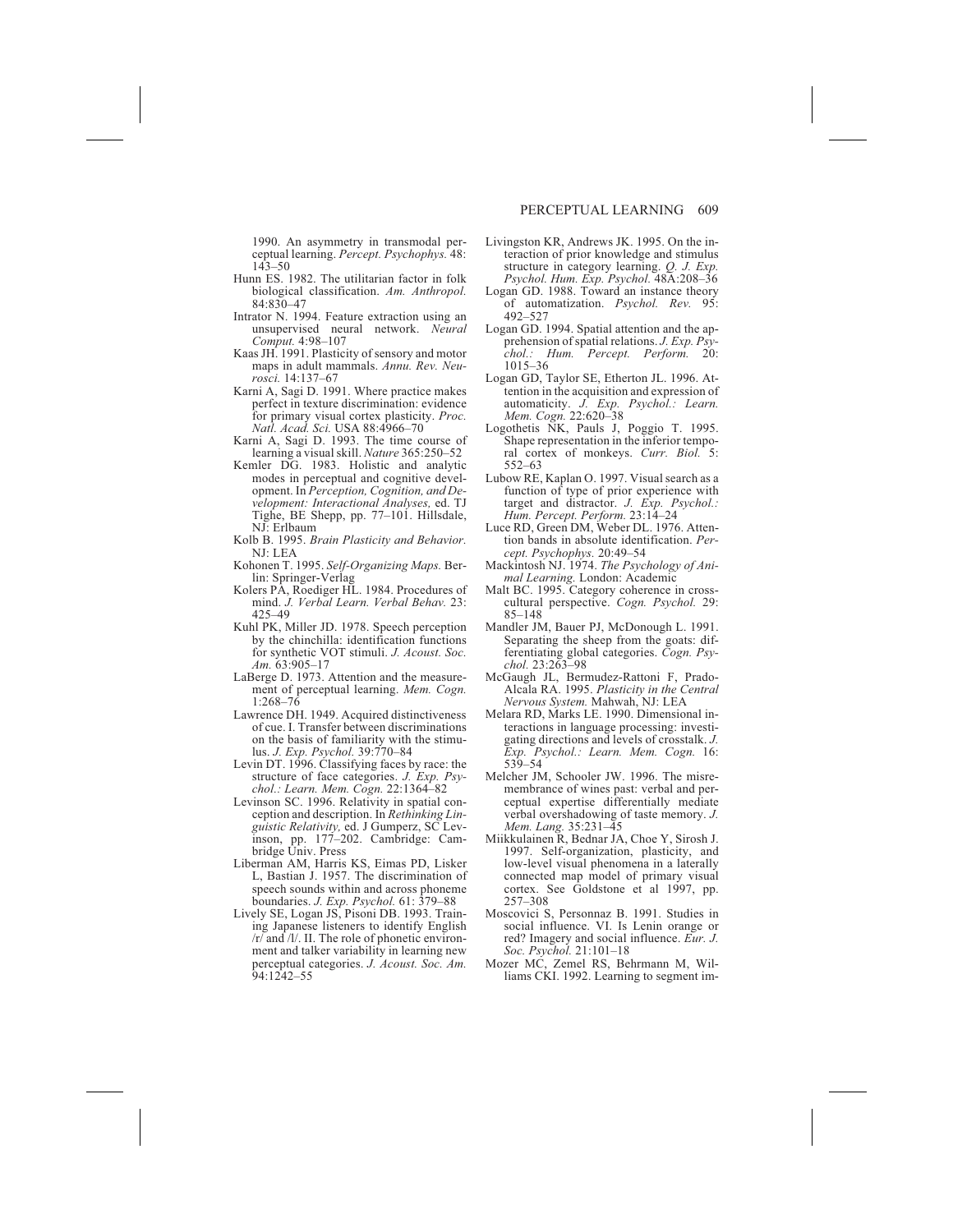ages using dynamic feature binding. *Neural Comput.* 4:650–66

- Myles-Worsley M, Johnston WA, Simons MA. 1988. The influence of expertise on X-ray image processing. *J. Exp. Psychol.: Learn. Mem. Cogn.* 14:553–57
- Nosofsky RM. 1986. Attention, similarity, and the identification-categorization relationship. *J. Exp. Psychol. Gen.* 115:39–57
- Nosofsky RM. 1991. Tests of an exemplar model for relating perceptual classification and recognition memory. *J. Exp. Psychol.: Hum. Percept. Perform.* 17:3–27
- Obermayer K, Sejnowski T, Blasdel GG. 1995. Neural pattern formation via a competitive Hebbian mechanism. *Behav. Brain Res.* 66:161–67
- O'Hara W. 1980. Evidence in support of word unitization. *Percept. Psychophys.* 27: 390–402
- O'Toole AJ, Peterson J, Deffenbacher KA. 1996. An 'other-race effect' for categorizing faces by sex. *Perception* 25:669–76
- Palmeri TJ. 1997. Exemplar similarity and the development of automaticity. *J. Exp. Psychol.: Learn. Mem. Cogn.* 23:324–54
- Palmeri TJ, Goldinger SD, Pisoni DB. 1993. Episodic encoding of voice attributes and recognition memory for spoken words. *J. Exp. Psychol.: Learn. Mem. Cogn.* 19: 309–28
- Pearce JM. 1987. A model for stimulus generalization in Pavlovian conditioning. *Psychol. Rev.* 94:61–73
- Peron RM, Allen GL. 1988. Attempts to train novices for beer flavor discrimination: a matter of taste. *J. Gen. Psychol.* 115: 403–18
- Perrett DI, Smith PAJ, Potter DD, Mistlin AJ, Head AD, Jeeves MA. 1984. Neurones responsive to faces in the temporal cortex: studies of functional organization, sensitivity to identity and relation to perception. *Hum. Neurobiol.* 3:197–208
- Peterson MA, Gibson BS. 1994. Must figureground organization precede object recognition? An assumption in peril. *Psychol. Sci.* 5:253–59
- Pick HL. 1992. Eleanor J. Gibson: learning to perceive and perceiving to learn. *Dev. Psychol.* 28:787–94
- Pisoni DB, Aslin RN, Perey AJ, Hennessy BL. 1982. Some effects of laboratory training on identification and discrimination of voicing contrasts in stop consonants. *J. Exp. Psychol.: Hum. Percept. Perform.* 8: 297–314
- Poggio T, Edelman S. 1990. A network that learns to recognize three-dimensional objects. *Nature* 343:263–66
- Poggio T, Fahle M, Edelman S. 1992. Fast perceptual learning in visual hyperacuity. *Science* 256:1018–21
- Posner MI, Keele SW. 1968. On the genesis of abstract ideas. *J. Exp. Psychol.* 77:353–63
- Quittner AL, Smith LB, Osberger MJ, Mitchell TV, Katz DB. 1994. The impact of audition on the development of visual attention. *Psychol. Sci.* 5:347–53
- Recanzone GH, Merzenich MM, Jenkins WM. 1992. Frequency discrimination training engaging a restricted skin surface results in an emergence of a cutaneous response zone in cortical area 3a. *J. Neurophysiol.* 67:1057–70
- Recanzone GH, Schreiner CE, Merzenich MM. 1993. Plasticity in the frequency representation of primary auditory cortex following discrimination training in adult owl monkeys. *J. Neurosci.* 13:87–103
- Reed E. 1996. *Encountering the World: Toward an Ecological Psycholog*y. New York: Oxford Univ. Press
- Regier T. 1996. *The Human Semantic Potential.* Cambridge, MA: MIT Press
- Repp BH, Liberman AM. 1987. Phonetic category boundaries are flexible. See Harnad
- 1987, pp. 89–112 Rock I. 1985. Perception and knowledge. *Acta Psychol.* 59:3–22
- Rudy JW, Keither JR, Georgen K. 1993. The effect of age on children's learning of problems that require a configural association solution. *Dev. Psychobiol.* 26: 171–84
- Rumelhart DE, Hinton GE, Williams RJ. 1986. Learning internal representations by back-propagating errors. *Nature* 323: 533–36
- Rumelhart DE, Zipser D. 1985. Feature discovery by competitive learning. *Cogn. Sci.* 9:75–112
- Saarinen J, Levi DM. 1995. Perceptual learning in vernier acuity: What is learned? *Vis. Res.* 35:519–27
- Sagi D, Tanne D. 1994. Perceptual learning: learning to see. *Curr. Opin. Neurobiol.* 4: 195–99
- Saiki J, Hummel JE. 1996. Attribute conjunctions and the part configuration advantage in object category learning. *J. Exp. Psychol.: Learn. Mem. Cogn.* 22:  $1002 - 19$
- Salapatek P, Kessen W. 1973. Prolonged investigation of a plane geometric triangle by the human newborn. *J. Exp. Child Psychol.* 15:22–29
- Salasoo A, Shiffrin RM, Feustel TC. 1985. Building permanent memory codes: codification and repetition effects in word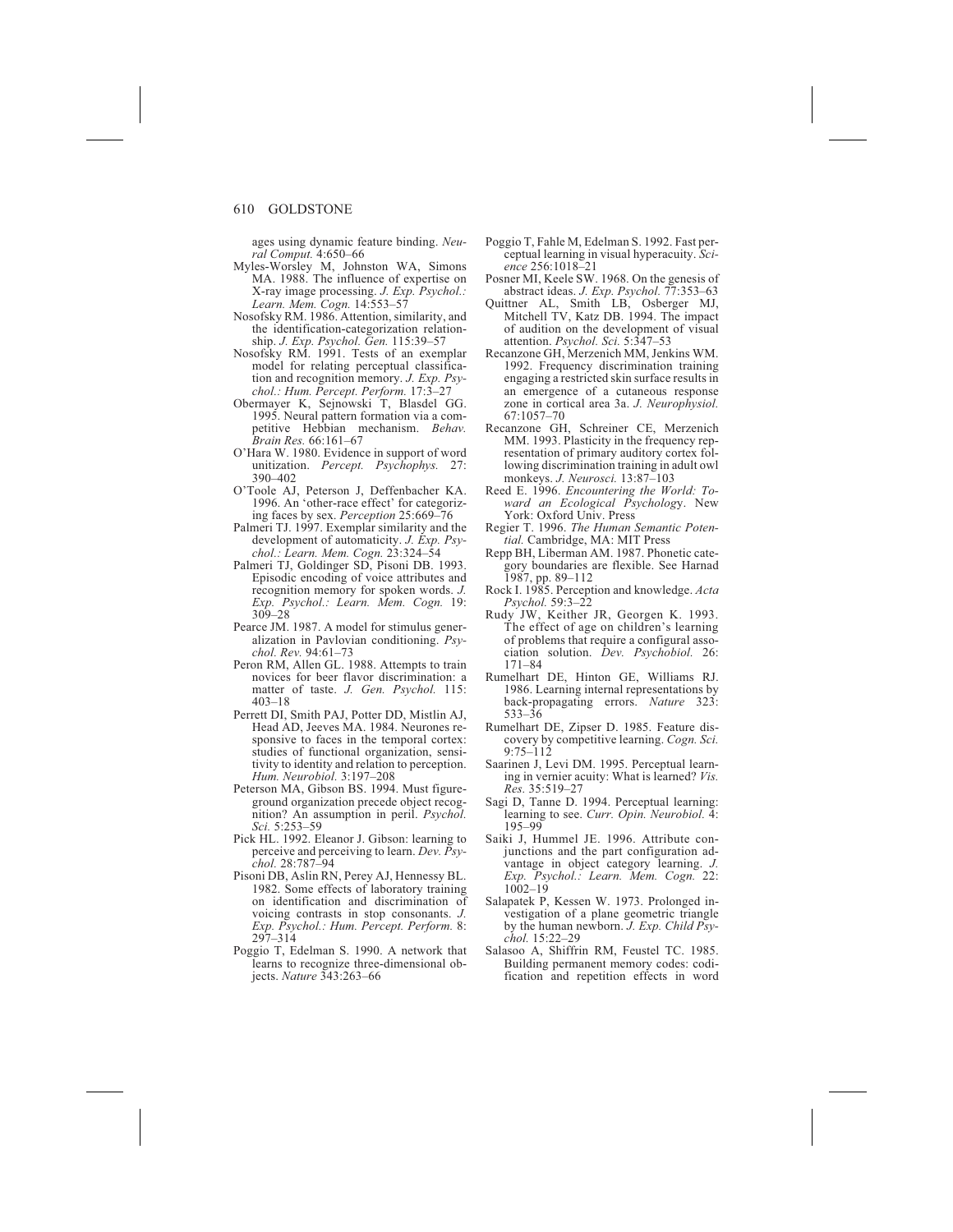identification. *J. Exp. Psychol. Gen.* 114: 50–77

- Samuel AG. 1981. Phonemic restoration: insights from a new methodology. *J. Exp. Psychol. Gen.* 110:474–94
- Schacter DL. 1987. Implicit memory: history and current status. *J. Exp. Psychol.: Learn. Mem. Cogn.* 13:501–18
- Schmidhuber J, Eldracher M, Foltin B. 1996. Semilinear predictability minimization produces well-known feature detectors. *Neural Comput.* 8:773–86
- Schyns PG, Goldstone RL, Thibaut J. 1998. Development of features in object concepts. *Behav. Brain Sci.* In press
- Schyns PG, Murphy GL. 1994. The ontogeny of part representation in object concepts. In *The Psychology of Learning and Motivation,* ed. DL Medin, 31:305–54. San Diego: Academic
- Schyns PG, Rodet L. 1997. Categorization creates functional features. *J. Exp. Psychol.: Learn. Mem. Cogn.* 23:681–96
- Sekuler AB, Palmer SE, Flynn C. 1994. Local and global processes in visual completion. *Psychol. Sci.* 5:260–67
- Shapiro PN, Penrod SD. 1986. Meta-analysis of face identification studies. *Psychol. Bull.* 100:139–56
- Shiffrin RM, Lightfoot N. 1997. Perceptual learning of alphanumeric-like characters. See Goldstone et al 1997, pp. 45–82
- Shiffrin RM, Schneider W. 1977. Controlled and automatic human information processing. II. Perceptual Learning, automatic attending and a general theory. *Psychol. Rev.* 84:127–90
- Shiu L, Pashler H. 1992. Improvement in line orientation discrimination is retinally local but dependent on cognitive set. *Percept. Psychophys.* 52:582–88
- Sinha P, Poggio T. 1996. Role of learning in three-dimensional form perception. *Nature* 384:460–63
- Sireteanu R, Rettenbach R. 1995. Perceptual learning in visual search: fast, enduring, but nonspecific. *Vis. Res.* 35:2037–43
- Smith EE, Haviland SE. 1972. Why words are perceived more accurately than nonwords: inference versus unitization. *J. Exp. Psychol.* 92:59–64
- Smith LB. 1989a. From global similarity to kinds of similarity: the construction of dimensions in development. In *Similarity and Analogical Reasoning,* ed. S Vosniadu, A Ortony, pp. 146–78. Cambridge: Cambridge Univ. Press
- Smith LB. 1989b. A model of perceptual classification in children and adults. *Psychol. Rev.* 96:125–44
- Smith LB, Evans P. 1989. Similarity, identity, and dimensions: perceptual classification in children and adults. In *Object Perception: Structure and Process,* ed. BE Shepp, S Ballesteros, pp. 325–56. Hillsdale, NJ: Erlbaum
- Smith LB, Gasser M, Sandhofer C. 1997. Learning to talk about the properties of objects: a network model of the development of dimensions. See Goldstone et al 1997, pp. 219–56
- Smith LB, Sera M. 1992. A developmental analysis of the polar structure of dimensions. *Cogn. Psychol.* 24:99–142
- Spelke ES. 1990. Principles of object perception. *Cogn. Sci.* 14:29–56
- Stein BE, Wallace MT. 1996. Comparisons of cross-modality integration in midbrain and cortex. *Prog. Brain Res.* 112:289–99
- Stiles J, Tada WL. 1996. Developmental change in children's analysis of spatial patterns. *Dev. Psychol.* 32:951-70
- Strange W, Jenkins JJ. 1978. Role of linguistic experience in the perception of speech. In *Perception and Experience,* ed. RD Walk, HL Pick Jr, pp. 125–69. New York: Plenum
- Tanaka J, Gauthier I. 1997. Expertise in object and face recognition. See Goldstone et al 1997, pp. 83–126
- Tanaka J, Taylor M. 1991. Object categories and expertise: Is the basic level in the eye of the beholder? *Cogn. Psychol.* 23:457–82
- Tarr MJ. 1995. Rotating objects to recognize them: a case study on the role of viewpoint dependency in the recognition of threedimensional objects. *Psychon. Bull. Rev.*  $2:55 - 82$
- Tipper SP. 1992. Selection for action: the role of inhibitory mechanisms. *Curr. Dir. Psychol. Sci.* 1:105–9
- Treisman AM, Gelade G. 1980. A featureintegration theory of attention. *Cogn. Psychol.* 12:97–136
- Ullman S. 1989. Aligning pictorial descriptions: an approach to object recognition. *Cognition* 32:193–254
- Valentine T. 1991. A unified account of the effects of distinctiveness, inversion, and race in face recognition. *Q. J. Exp. Psychol.: Hum. Exp. Psychol.* 43:161–204
- Wang Q, Cavanagh P, Green M. 1994. Familiarity and pop-out in visual search. *Percept. Psychophys.* 56:495–500
- Weinberger NM. 1993. Learning-induced changes of auditory receptive fields. *Curr. Opin. Neurobiol.* 3:570–77
- Werker JF, Lalonde CE. 1988. Cross-language speech perception: initial capabilities and